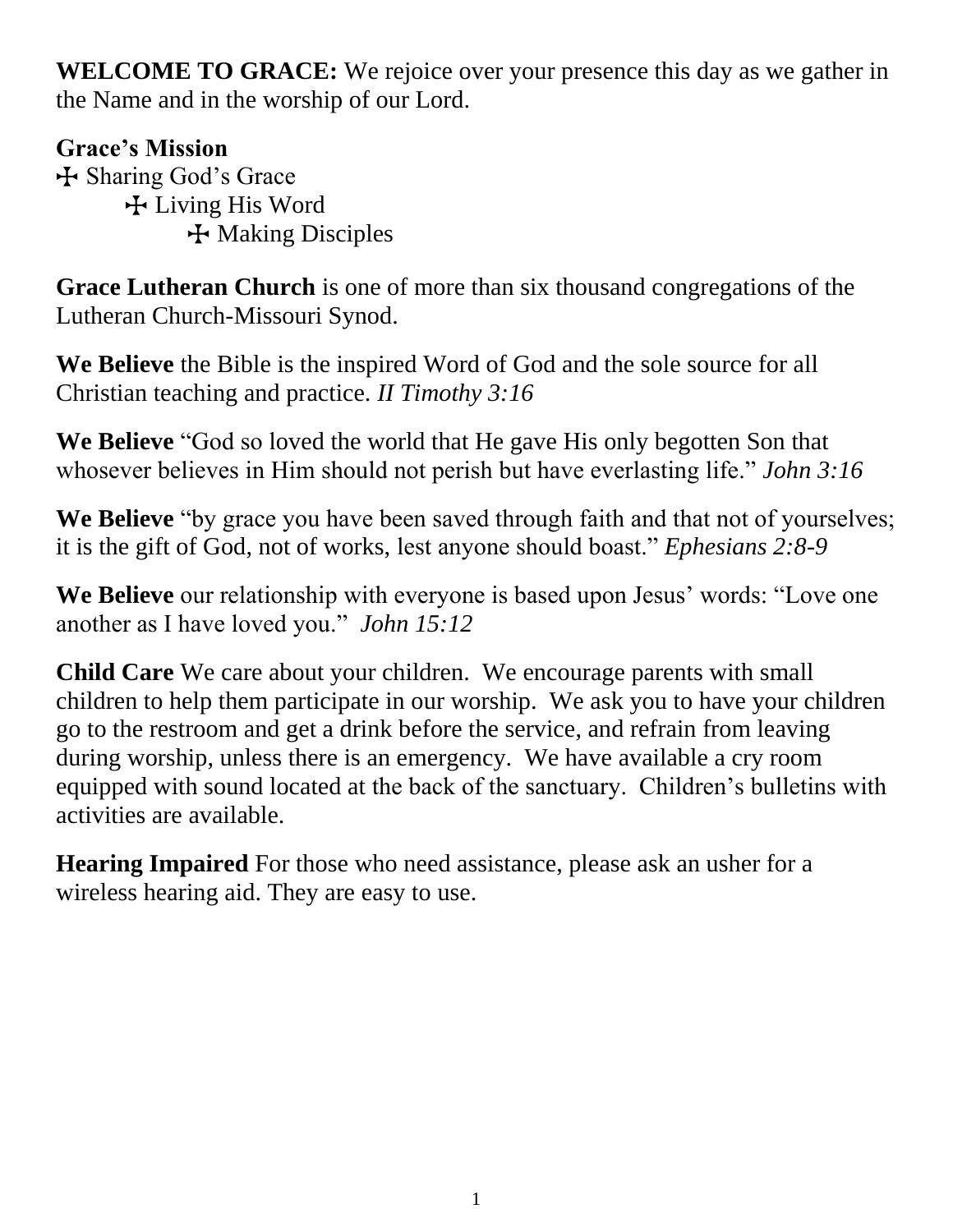# **WORSHIP FOLDER SECOND SUNDAY AFTER PENTECOST JUNE 19, 2022** "CHILDREN AND HEIRS"

## **AS WE GATHER**

As we enter the long Church Year season of Pentecost, the liturgical color green is commonly used for the many weeks ahead. Like many things planted by a gardener or farmer in spring, green shows growth and maturation of that which was planted. In the same way, at this time of the Church Year, we are reminded that that green carries the symbolic importance of our continued need and privilege as God's people to grow and mature as disciples of Christ through the Holy Spirit given. The Readings in this Pentecost season often remind us of the Early Church continuing to grow and spread to all people, which has continued to us here and now beginning in our Baptism and through all the days the Lord grants us.

## **TEACHING CONCERNING HOLY COMMUNION**

The Lord's Supper is celebrated at Grace in the confession and glad confidence that, as He says, our Lord gives into our mouths not only bread and wine but His very body and blood to eat and to drink for the forgiveness of sins and to strengthen our union with Him and with one another. Our Lord invites to His table those who trust His words, repent of all sin, and set aside any refusal to forgive and love as He forgives and loves us, that they may show forth His death until he comes.

Because those who eat and drink our Lord's body and blood unworthily do so to their great harm and because Holy Communion is a confession of the faith which is confessed at this altar, any who are not yet instructed, in doubt, or who hold a confession differing from that of this congregation and The Lutheran Church—Missouri Synod, and yet desire to receive the sacrament, are asked first to speak with Pastor Pase or the Elder on duty.

If your health limits you, please don't feel required to stand during the worship service.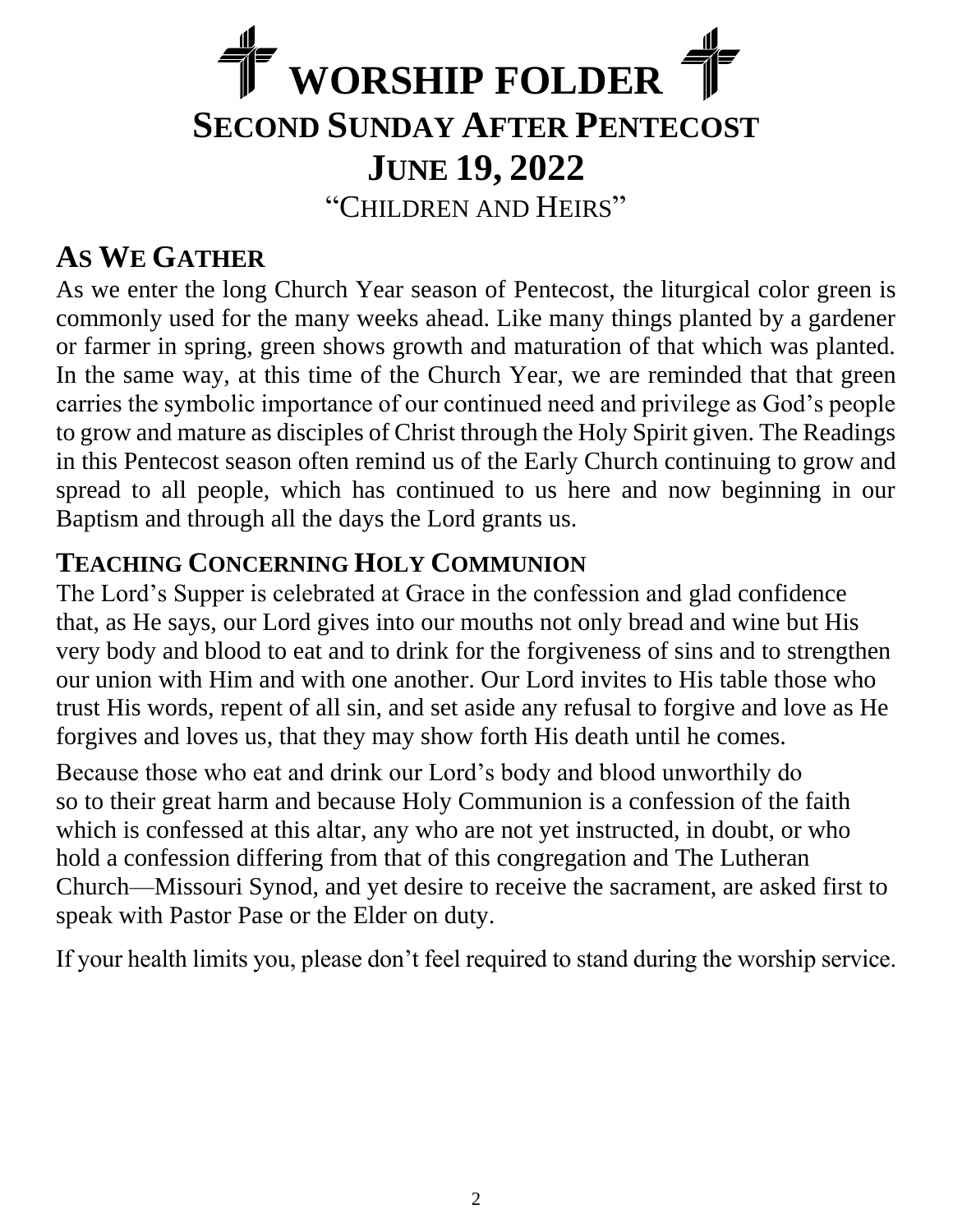

*In the Name of the Father, Son, and Holy Spirit*



## T **SERVICE OF PREPARATION** T

**PRE-SERVICE MUSIC**

**WELCOME**

**ENTRANCE HYMN** *(Please Stand for Last Stanza)* LSB 594

*"God's Own Child, I Gladly Say It"*

| Sin,<br>2<br>3<br>Sa<br>5 There | God's<br>own<br>dis<br>$\sim$<br>tan,<br>$\sim$<br>Death,<br>you<br>1S                               | child,<br>1<br>turb<br>my<br>this<br>hear<br>not<br>can<br>$\rightarrow$<br>$noth -$<br>ing | $glad - ly$<br>soul<br>no<br>end                                                                                                   | it:<br>say<br>$long - er:$<br>$proc - la - ma - tion:$<br>my glad-ness:<br>worth $com-par - ing$ | am<br>am<br>am<br>1<br>am<br>To<br>this                                                                          | bap-tized<br>bap-tized<br>bap-tized<br>bap-tized<br>life - long            |
|---------------------------------|------------------------------------------------------------------------------------------------------|---------------------------------------------------------------------------------------------|------------------------------------------------------------------------------------------------------------------------------------|--------------------------------------------------------------------------------------------------|------------------------------------------------------------------------------------------------------------------|----------------------------------------------------------------------------|
| in<br>in<br>in<br>1n            | to Christ!<br>$\sim$<br>Christ!<br>to<br>$\sim$<br>to<br>$\sim$<br>Christ!<br>to<br>com - fort sure! | He,<br>T.<br>Christ!<br>Drop<br>When<br>О<br>÷                                              | be<br>cause<br>$\sim$<br>have<br>com -<br>$ug -$<br>your<br>1<br>die,<br>eyed<br>pen<br>$\sqrt{2\pi}$                              | 1<br>fort<br>ly<br>н.<br>my                                                                      | could<br>not<br>e<br>$\overline{\phantom{a}}$<br>cu<br>ac<br>$\frac{1}{2}$<br>all<br>leave<br>grave<br><b>1S</b> | pay<br>II,<br>ven strong-er:<br>sa - tion,<br>sad - ness<br>$star - ing$ : |
| Je<br>1<br>To<br>E              | Gave<br>my<br>sus'<br>am<br>in<br>$\overline{\phantom{a}}$<br>ven<br>$\blacksquare$                  | full<br>re<br>cleans - ing<br>not<br>SO<br>it<br>her<br>÷<br>гп<br>there                    | <br>tion price.<br>demp<br>÷<br>$ri$ - fice.<br>sac<br>i.<br>en - ticed.<br>soon<br>$a - disc!$<br>par<br>۰<br>sleep<br>se - cure. | Do<br>Should<br>Now<br>Though<br>Though                                                          | need<br>a<br>that<br>to<br>I<br>my flesh                                                                         | earth's<br>guilt<br>У<br>the<br>in<br>lie<br>$a -$                         |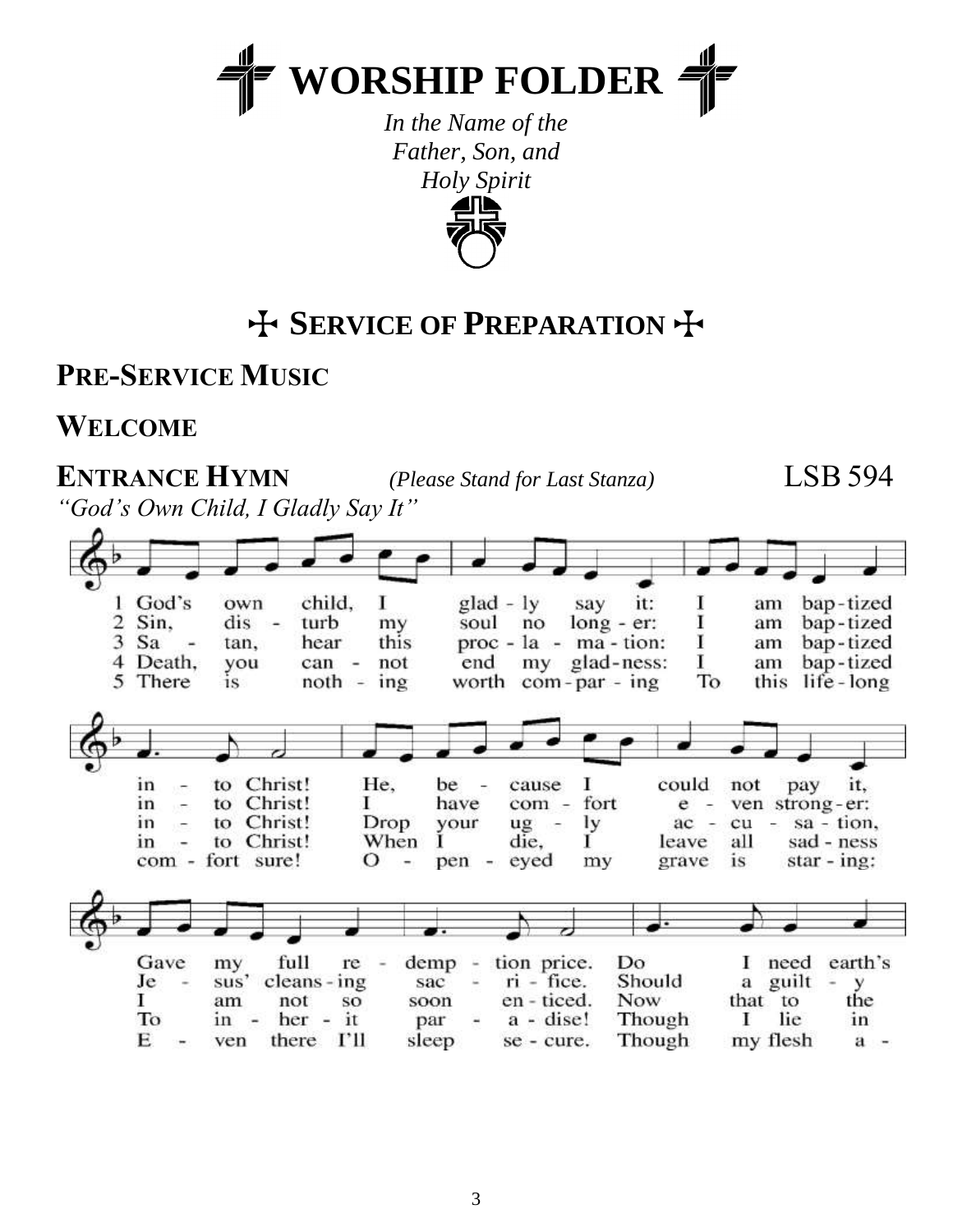| That<br>brought<br>sal<br>than<br>an<br>more<br>me<br>у<br>did<br>for<br>re - lease<br>dear<br>In<br>me<br>a<br>$un - rav - eled$ ,<br>And,<br>gainst<br>come<br>a<br>your                                  | ly flash - es:<br>bright<br>Bap<br>the<br>tism<br>has<br>tin<br>tized<br>ues prais $-$ ing:<br>1<br>bap<br>am | trea<br>con<br>font<br>dust<br>waits | sures<br>science<br>I've<br>and<br>its | man<br>seize<br>trav<br>ash<br>rais | $y$ ?<br>me<br>eled,<br>es<br>ing, | Ι.<br>Since<br>All<br>Faith's<br>Still | have<br>my<br>your<br>as<br>my | one<br>Bap<br>might<br>sur<br>soul | worth<br>tism<br>à.<br>has<br>ance<br>con |
|-------------------------------------------------------------------------------------------------------------------------------------------------------------------------------------------------------------|---------------------------------------------------------------------------------------------------------------|--------------------------------------|----------------------------------------|-------------------------------------|------------------------------------|----------------------------------------|--------------------------------|------------------------------------|-------------------------------------------|
|                                                                                                                                                                                                             |                                                                                                               |                                      |                                        |                                     |                                    |                                        |                                |                                    |                                           |
|                                                                                                                                                                                                             |                                                                                                               |                                      |                                        |                                     |                                    |                                        |                                |                                    |                                           |
| <br>free<br>Last - $ing$<br>$ni - ty!$<br>tion<br>to<br>ter<br>va<br>e                                                                                                                                      |                                                                                                               |                                      |                                        |                                     |                                    |                                        |                                |                                    |                                           |
| Je<br>with<br>Sprin - kling<br>sus' blood?<br>flood,<br>giv<br>me<br>ing<br>$\overline{\phantom{a}}$<br>۰.<br>with<br>God,<br>Lord,<br>nites<br>me!<br>my<br>tyr<br>u<br>an<br>$-$ ny,<br>im -<br>make life |                                                                                                               |                                      |                                        |                                     |                                    |                                        |                                |                                    |                                           |

© 1991 Robert E. Voelker. Used by permission: LSB Hymn License .NET, no. 100012017. Public domain

## **CONFESSION AND ABSOLUTION**

- **P** In the name of the Father and of the  $\Phi$  Son and of the Holy Spirit.
- C **Amen.**
- P Beloved in the Lord! Let us draw near with a true heart and confess our sins unto God our Father, beseeching Him in the name of our Lord Jesus Christ to grant us forgiveness.
- **P** Our help is in the name of the Lord,
- C **Who made heaven and earth.**
- P I said, I will confess my transgressions unto the Lord,
- C **And You forgave the iniquity of my sin.**

*Silence for reflection on God's Word and for self-examination.*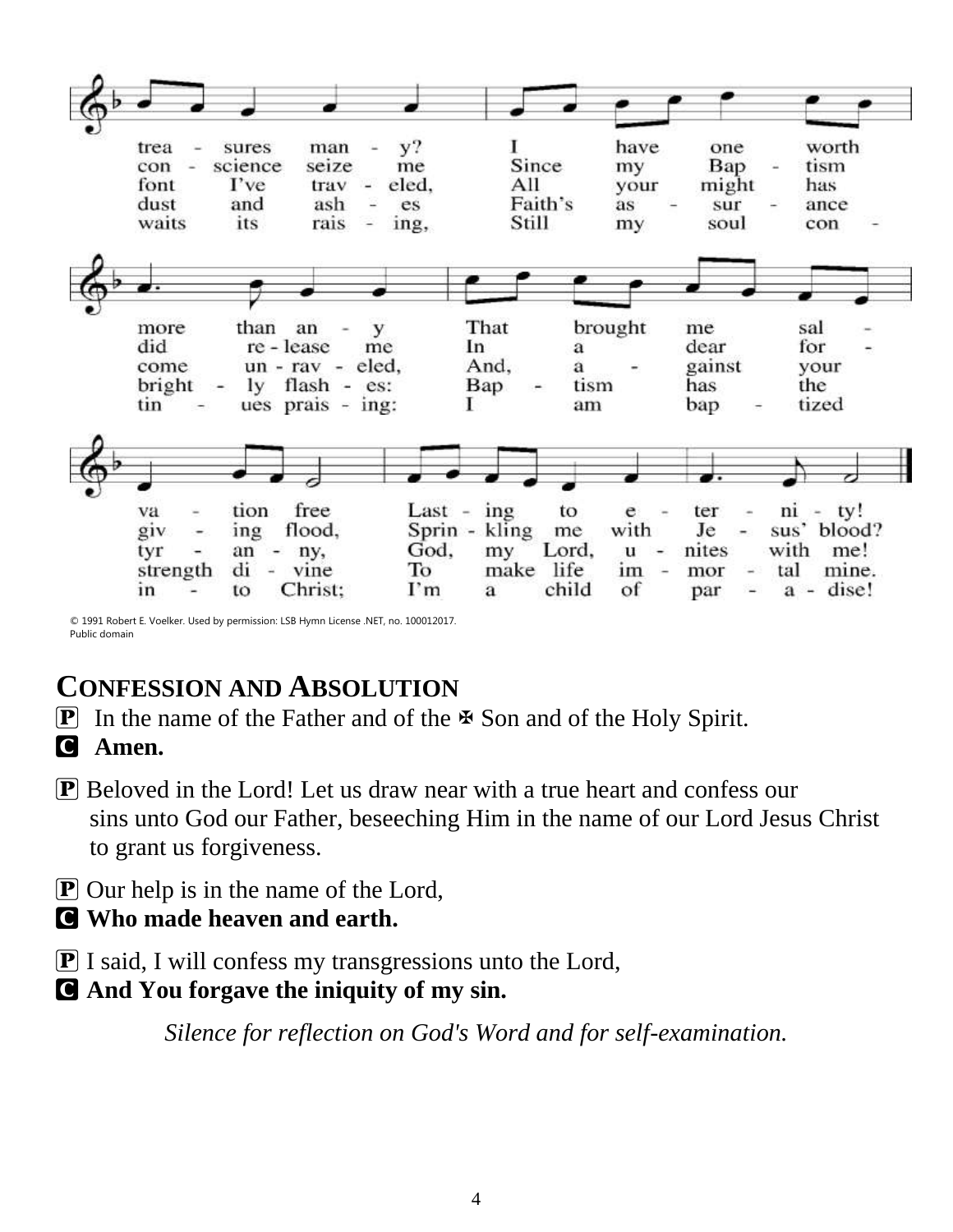### P O almighty God, merciful Father,

C **I, a poor, miserable sinner, confess unto You all my sins and iniquities with which I have ever offended You and justly deserved Your temporal and eternal punishment. But I am heartily sorry for them and sincerely repent of them, and I pray You of Your boundless mercy and for the sake of the holy, innocent, bitter sufferings and death of Your beloved Son, Jesus Christ, to be gracious and merciful to me, a poor, sinful being.**

P Upon this your confession, I, by virtue of my office, as a called and ordained servant of the Word, announce the grace of God unto all of you, and in the stead and by the command of my Lord Jesus Christ I forgive you all your sins in the name of the Father and of the  $\mathbb F$  Son and of the Holy Spirit.

C **Amen.**



## T **SERVICE OF THE WORD** T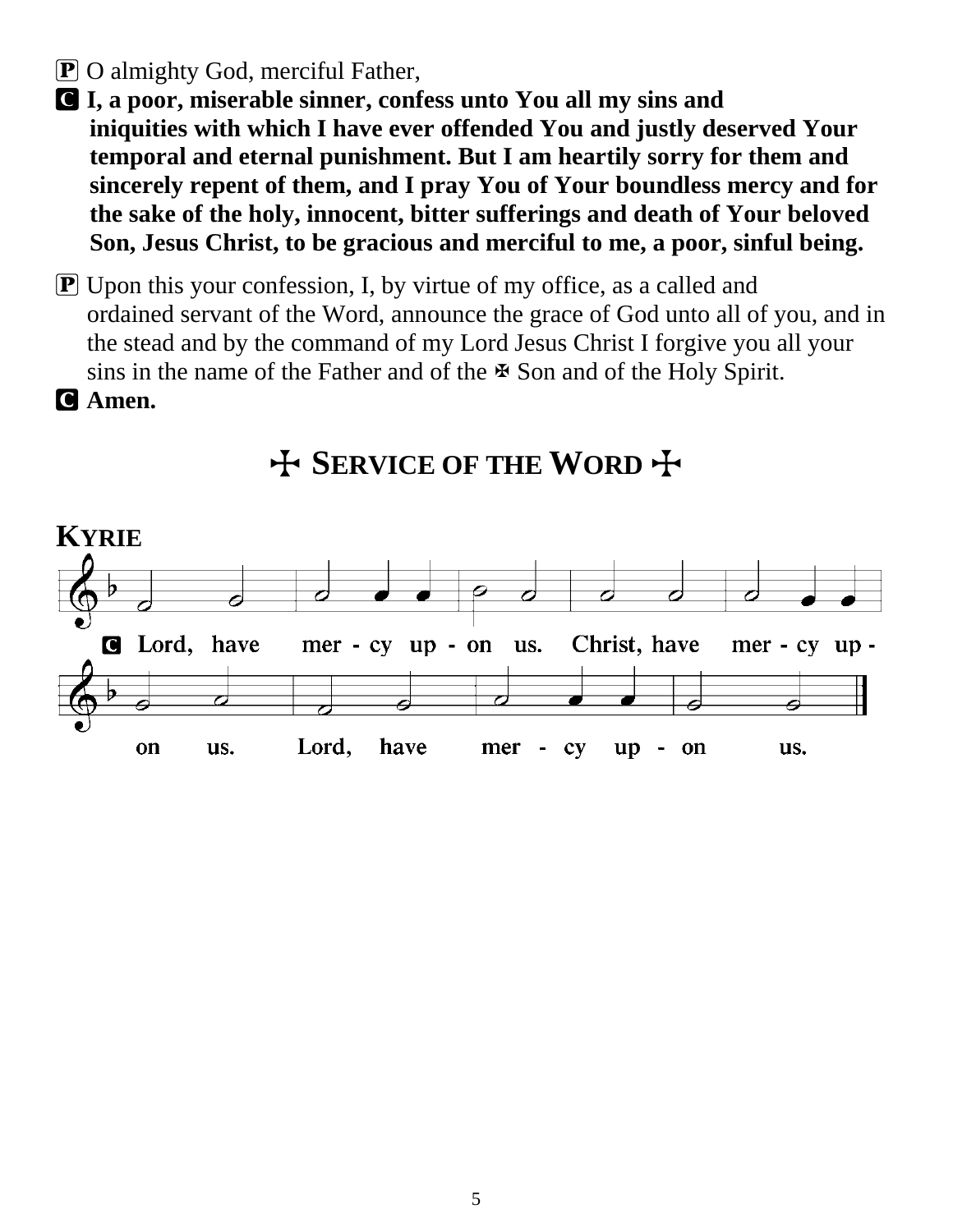**GLORIA IN EXCELSIS** LSB 187 $\overline{\mathbf{p}}$  $\ddot{\mathbf{e}}$ ы Glory be to God on high: and on earth peace, good - will toward  $\boxed{\mathbf{P}}$  $\overline{\mathbf{o}}$ **b** b We praise Thee, we bless Thee, we wor-ship Thee. men.  $\overline{\mathbf{o}}$  $\overline{\mathbf{o}}$ Þ  $\overline{\mathbf{O}}$ we glorify Thee, we give thanks to Thee, for Thy great glory. O  $\mathbf{\Omega}$ 90  $\overline{\mathbf{O}}$  $\overline{\mathbf{o}}$ O Lord God, heav'n-ly King, God the Fa-ther Al - mighty.  $\overline{1\varphi}$  $\mathbf \Omega$  $\overline{\mathbf{o}}$  $\overline{\Omega}$ O Lord, the only begotten Son, Christ;  $Je$ sus O O  $\overline{\mathbf{O}}$ O Lord God, Son Lamb of God. **of** the Father,  $\overline{\mathbf{\Theta}}$ **o**  $\overline{\mathbf{a}}$  $\overline{\mathbf{o}}$ that takest away the sin of the world, have mercy up-on us.  $\overline{\mathbf{o}}$  $\overline{\mathbf{p}}$  $\overline{\bullet}$ Thou that takest away the sin of the world, re-ceive our prayer.  $\boldsymbol{\Theta}$  $\overline{\mathbf{o}}$ О  $\overline{\boldsymbol{\beta}}$ Thou that sittest at the right hand of God the Father, have mercy up - $\varphi$  $\overline{\mathbf{O}}$  $\sigma$  $\overline{\mathcal{C}}$  $\overline{\mathbf{\Theta}}$  $\overline{\mathbf{O}}$ For Thou only art holy; Thou art the Lord. on us. on  $-1y$ 

6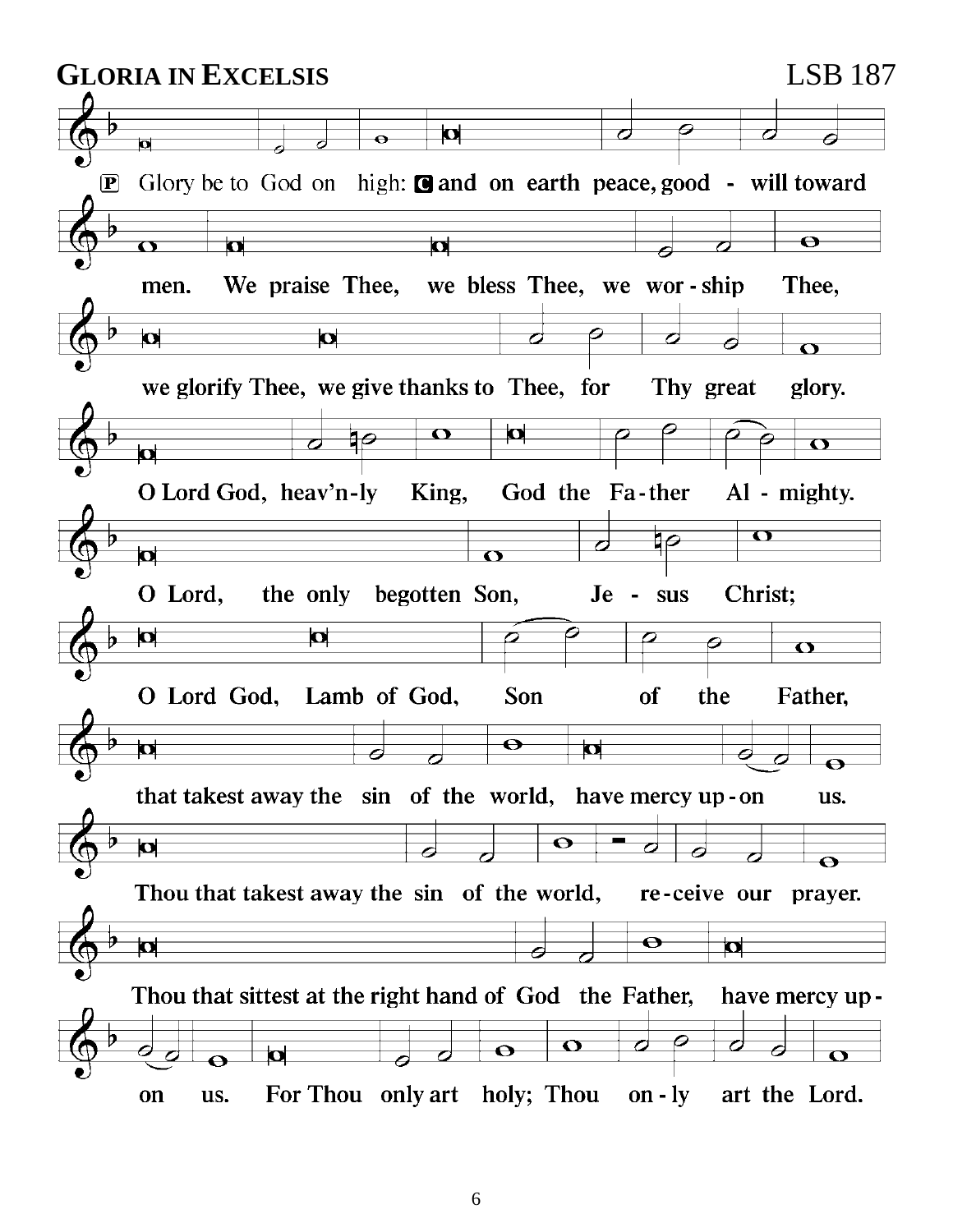

P O God, You have prepared for those who love You such good things as surpass our understanding. Cast out all sins and evil desires from us, and pour into our hearts Your Holy Spirit to guide us into all blessedness; through Jesus Christ, Your Son, our Lord, who lives and reigns with You and the Holy Spirit, one God, now and forever.



*(please be seated)*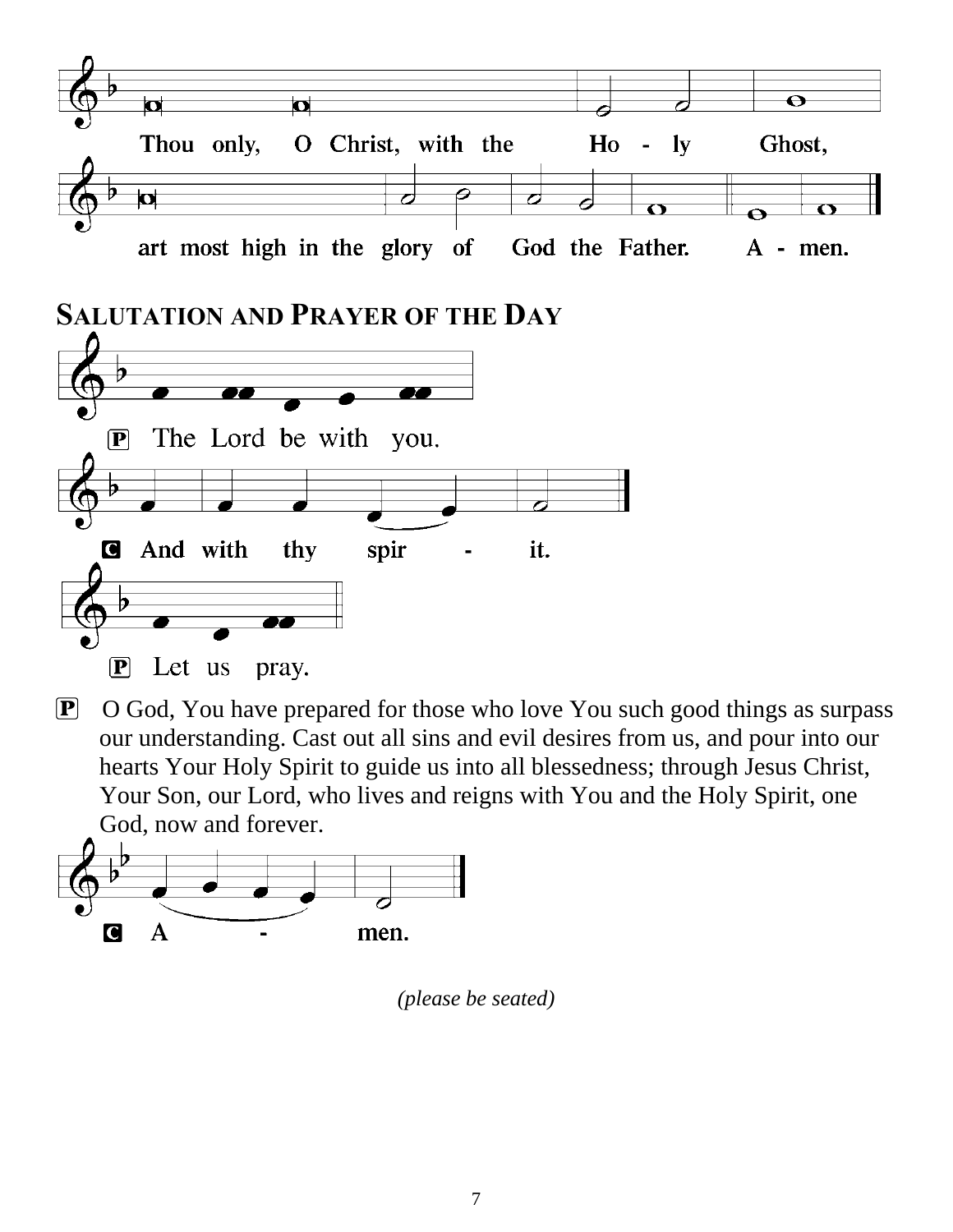## **OLD TESTAMENT READING** ISAIAH 65:1-9

#### *(Judgment and salvation)*

<sup>1</sup>I was ready to be sought by those who did not ask for me; I was ready to be found by those who did not seek me. I said, "Here am I, here am I," to a nation that was not called by my name. <sup>2</sup>I spread out my hands all the day to a rebellious people, who walk in a way that is not good, following their own devices;  $3a$  people who provoke me to my face continually, sacrificing in gardens and making offerings on bricks; <sup>4</sup>who sit in tombs, and spend the night in secret places; who eat pig's flesh, and broth of tainted meat is in their vessels; <sup>5</sup>who say, "Keep to yourself, do not come near me, for I am too holy for you." These are a smoke in my nostrils, a fire that burns all the day. <sup>6</sup>Behold, it is written before me: "I will not keep silent, but I will repay; I will indeed repay into their bosom <sup>7</sup>both your iniquities and your fathers' iniquities together, says the LORD; because they made offerings on the mountains and insulted me on the hills, I will measure into their bosom payment for their former deeds." <sup>8</sup>Thus says the LORD: "As the new wine is found in the cluster, and they say, 'Do not destroy it, for there is a blessing in it,' so I will do for my servants' sake, and not destroy them all. <sup>9</sup>I will bring forth offspring from Jacob, and from Judah possessors of my mountains; my chosen shall possess it, and my servants shall dwell there."

P This is the Word of the Lord.

C **Thanks be to God!**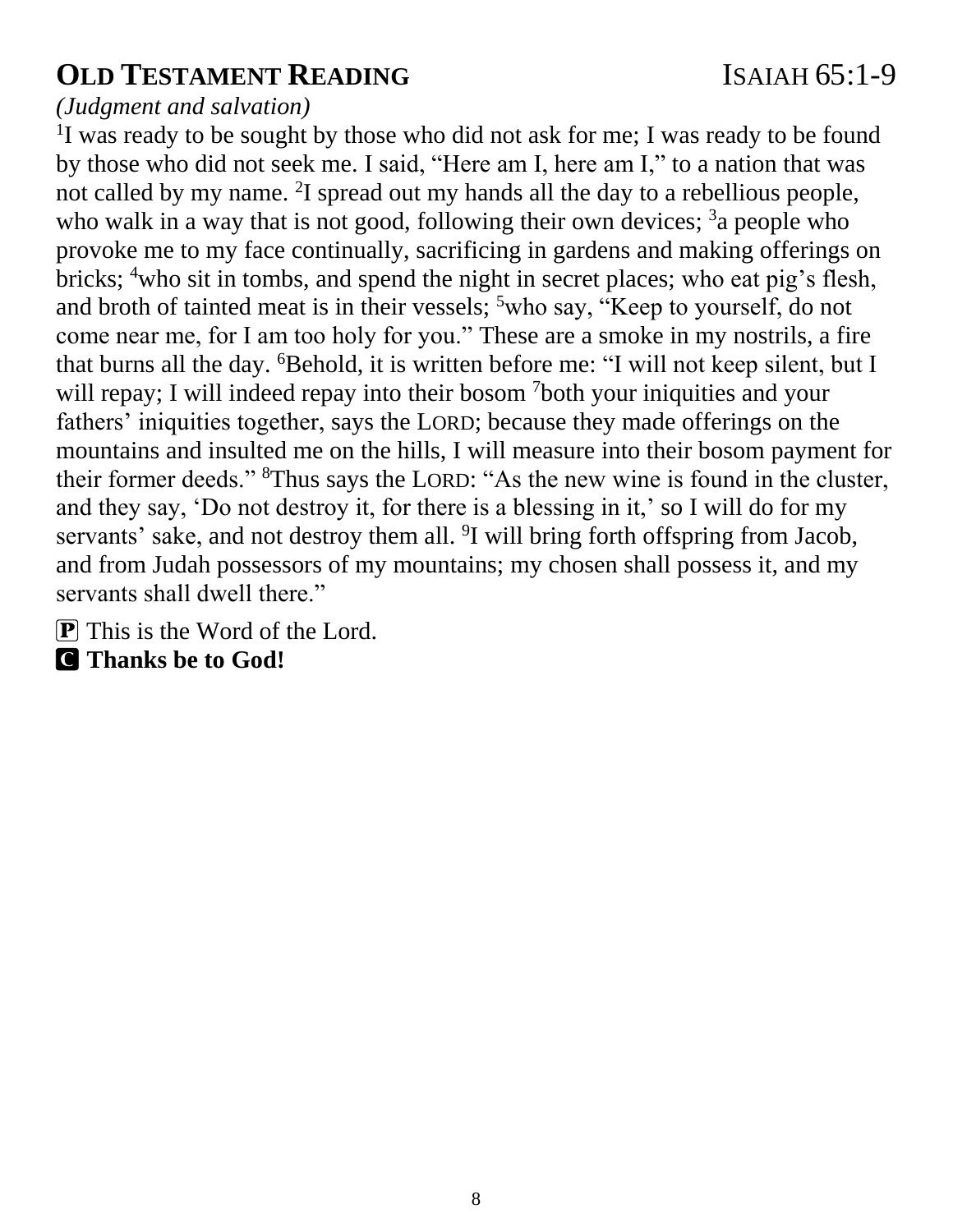- P Salvation belongs to the LORD; your blessing be on your people!
- P O LORD, how many are my foes!
- C **Many are rising against me;**
- P many are saying of my soul,
- C **there is no salvation for him in God.**
- **P** But you, O LORD, are a shield about me.
- C **my glory, and the lifter of my head.**
- P I cried aloud to the LORD,
- C **and he answered me from his holy hill.**
- $\boxed{\mathbf{P}}$  I lay down and slept;
- C **I woke again, for the LORD sustained me.**
- P I will not be afraid of many thousands of people C **who have set themselves against me all around.**
- P Arise, O LORD! Save me, O my God! For you strike all my enemies on the cheek;
- C **you break the teeth of the wicked.**
- P Salvation belongs to the LORD;
- C **your blessing be on your people!**
- A **Glory be to the Father and to the Son and to the Holy Spirit; as it was in the beginning, is now, and will be forever. Amen.**
- P Salvation belongs to the LORD; your blessing be on your people!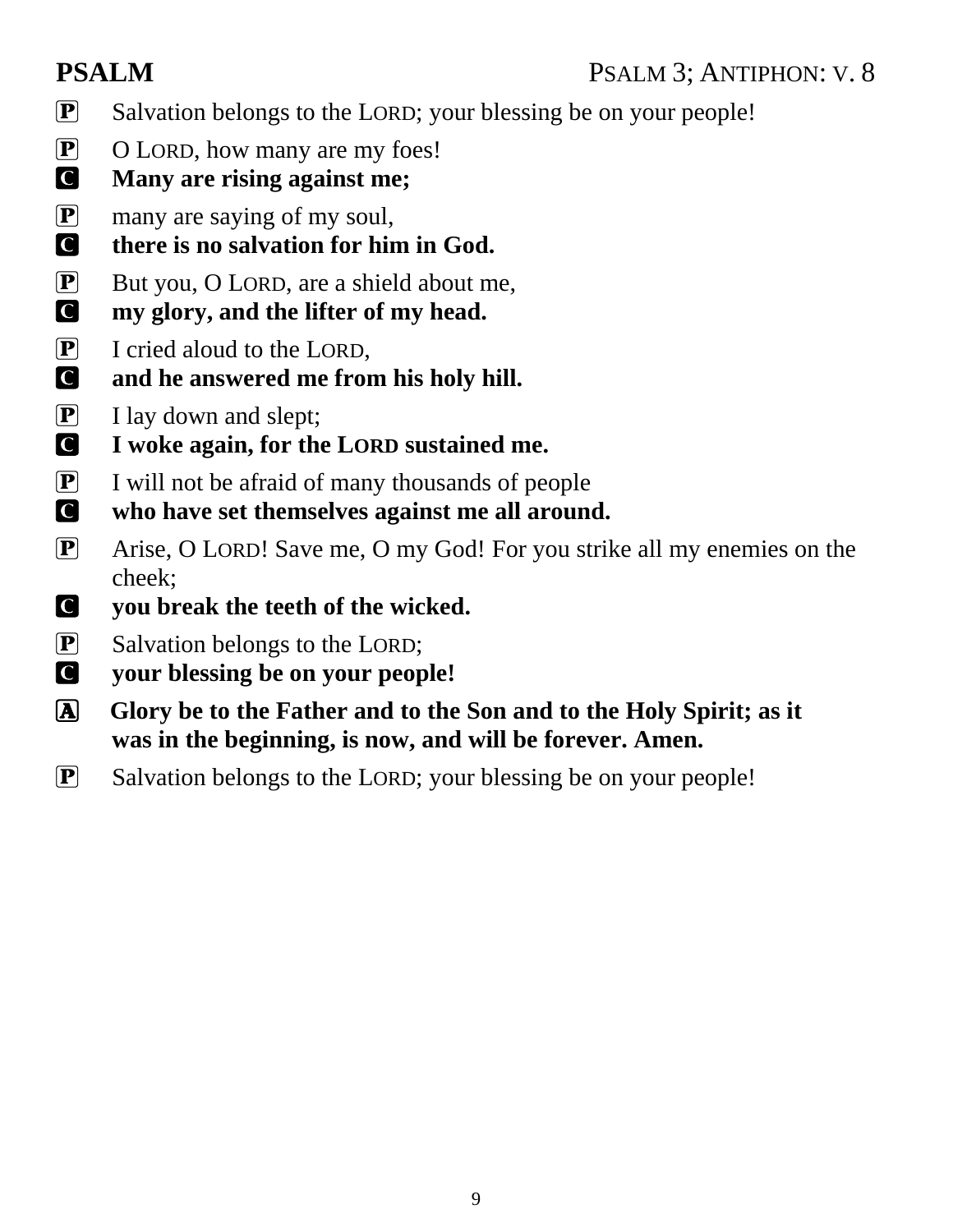#### *(Children and heirs of salvation)*

 $23$ Now before faith came, we were held captive under the law, imprisoned until the coming faith would be revealed.  $24$ So then, the law was our guardian until Christ came, in order that we might be justified by faith.  $25$ But now that faith has come, we are no longer under a guardian, <sup>26</sup>for in Christ Jesus you are all sons of God, through faith. <sup>27</sup>For as many of you as were baptized into Christ have put on Christ. <sup>28</sup>There is neither Jew nor Greek, there is neither slave nor free, there is neither male nor female, for you are all one in Christ Jesus. <sup>29</sup>And if you are Christ's, then you are Abraham's offspring, heirs according to promise. <sup>1</sup>I mean that the heir, as long as he is a child, is no different from a slave, though he is the owner of everything, <sup>2</sup>but he is under guardians and managers until the date set by his father. <sup>3</sup>In the same way we also, when we were children, were enslaved to the elementary principles of the world. <sup>4</sup>But when the fullness of time had come, God sent forth his Son, born of woman, born under the law, <sup>5</sup> to redeem those who were under the law, so that we might receive adoption as sons. <sup>6</sup>And because you are sons, God has sent the Spirit of his Son into our hearts, crying, "Abba! Father!"  $7$ So you are no longer a slave, but a son, and if a son, then an heir through God.

P This is the Word of the Lord.

C **Thanks be to God!**

*(please stand)*

## **VERSE AND ALLELUIA**

P Alleluia. Return to your home, and declare how much God has done for you. Alleluia. *Luke 8:39a*



*(Tradition dictates that our eyes follow the cross. Please remain standing until the cross has been returned to its original position. The Gospel is read from the center of the church to symbolize the Gospel in our midst.)*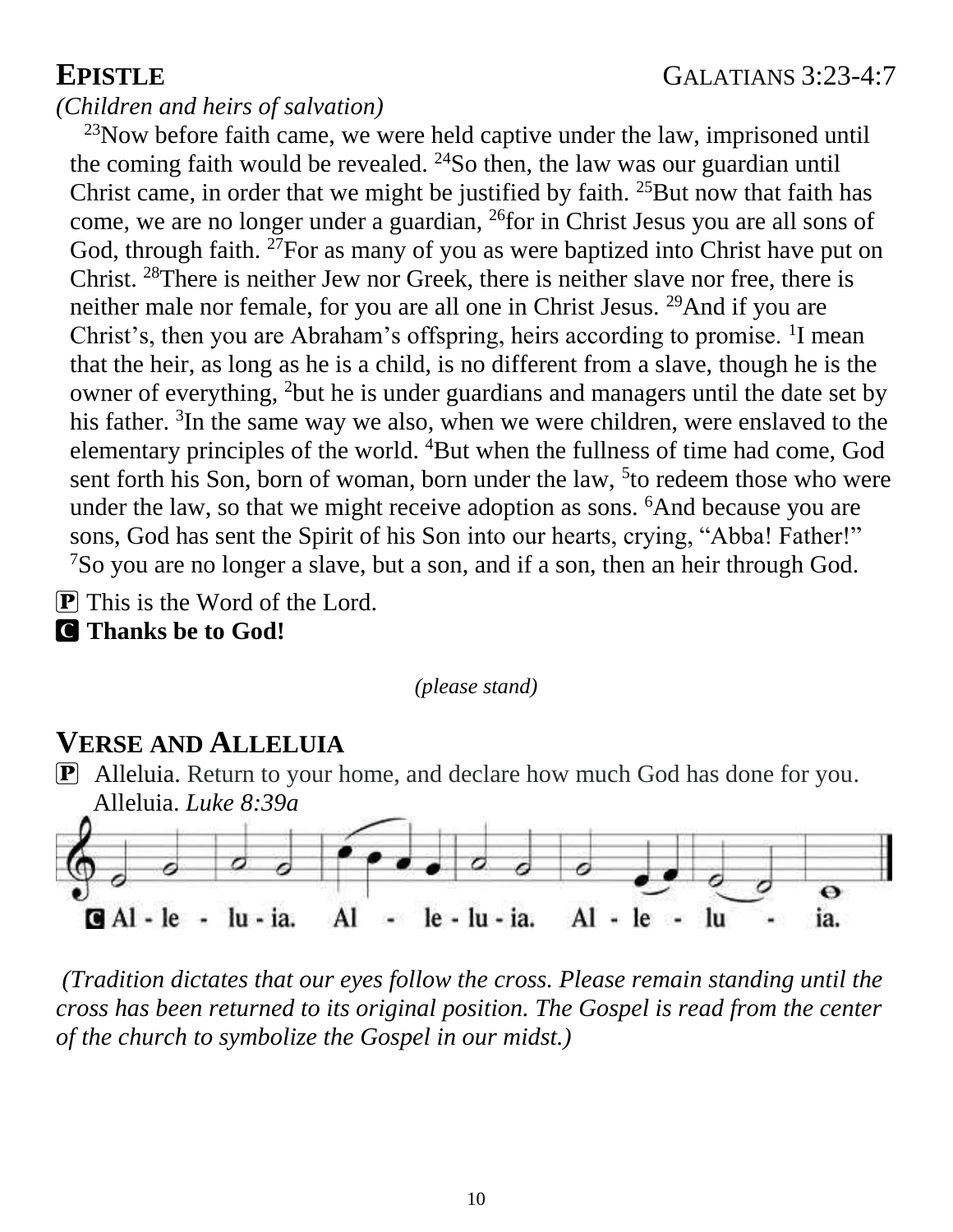## **THE HOLY GOSPEL** LUKE 8:26-39

*(Jesus heals a man with demons.)*



 $^{26}$ Then they sailed to the country of the Gerasenes, which is opposite Galilee. <sup>27</sup>When Jesus had stepped out on land, there met him a man from the city who had demons. For a long time he had worn no clothes, and he had not lived in a house but among the tombs. <sup>28</sup>When he saw Jesus, he cried out and fell down before him and said with a loud voice, "What have you to do with me, Jesus, Son of the Most High God? I beg you, do not torment me." <sup>29</sup>For he had commanded the unclean spirit to come out of the man. (For many a time it had seized him. He was kept under guard and bound with chains and shackles, but he would break the bonds and be driven by the demon into the desert.) <sup>30</sup>Jesus then asked him, "What is your name?" And he said, "Legion," for many demons had entered him. <sup>31</sup>And they begged him not to command them to depart into the abyss. <sup>32</sup>Now a large herd of pigs was feeding there on the hillside, and they begged him to let them enter these. So he gave them permission. <sup>33</sup>Then the demons came out of the man and entered the pigs, and the herd rushed down the steep bank into the lake and were drowned. <sup>34</sup>When the herdsmen saw what had happened, they fled and told it in the city and in the country.  $35$ Then people went out to see what had happened, and they

came to Jesus and found the man from whom the demons had gone, sitting at the feet of Jesus, clothed and in his right mind, and they were afraid. <sup>36</sup>And those who had seen it told them how the demon-possessed man had been healed. <sup>37</sup>Then all the people of the surrounding country of the Gerasenes asked him to depart from them, for they were seized with great fear. So he got into the boat and returned. <sup>38</sup>The man from whom the demons had gone begged that he might be with him, but Jesus sent him away, saying, <sup>39"</sup>Return to your home, and declare how much God has done for you." And he went away, proclaiming throughout the whole city how much Jesus had done for him.

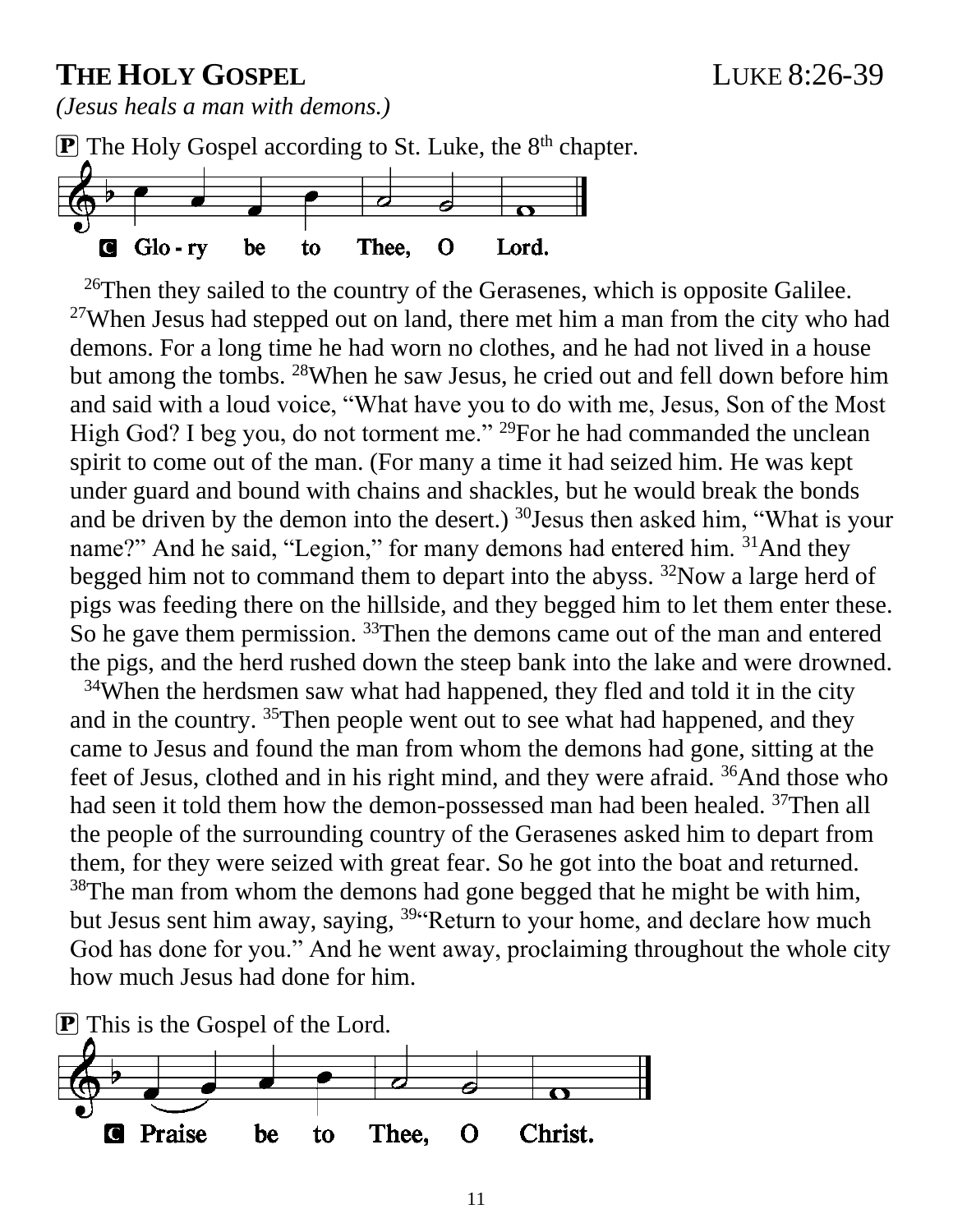#### **NICENE CREED**

**I believe in one God, the Father Almighty, maker of heaven and earth and of all things visible and invisible. And in one Lord Jesus Christ, the only-begotten Son of God, begotten of His Father before all worlds, God of God, Light of Light, very God of very God, begotten, not made, being of one substance with the Father, by whom all things were made; who for us men and for our salvation came down from heaven and was incarnate by the Holy Spirit of the virgin Mary and was made man; and was crucified also for us under Pontius Pilate. He suffered and was buried. And the third day He rose again according to the Scriptures and ascended into heaven and sits at the right hand of the Father. And He will come again with glory to judge both the living and the dead, whose kingdom will have no end. And I believe in the Holy Spirit, the Lord and giver of life, who proceeds from the Father and the Son, who with the Father and the Son together is worshiped and glorified, who spoke by the prophets. And I believe in one holy Christian and apostolic Church, I acknowledge one Baptism for the remission of sins, and I look for the** resurrection of the dead and the life  $\Phi$  of the world to come. Amen.

*(please be seated)*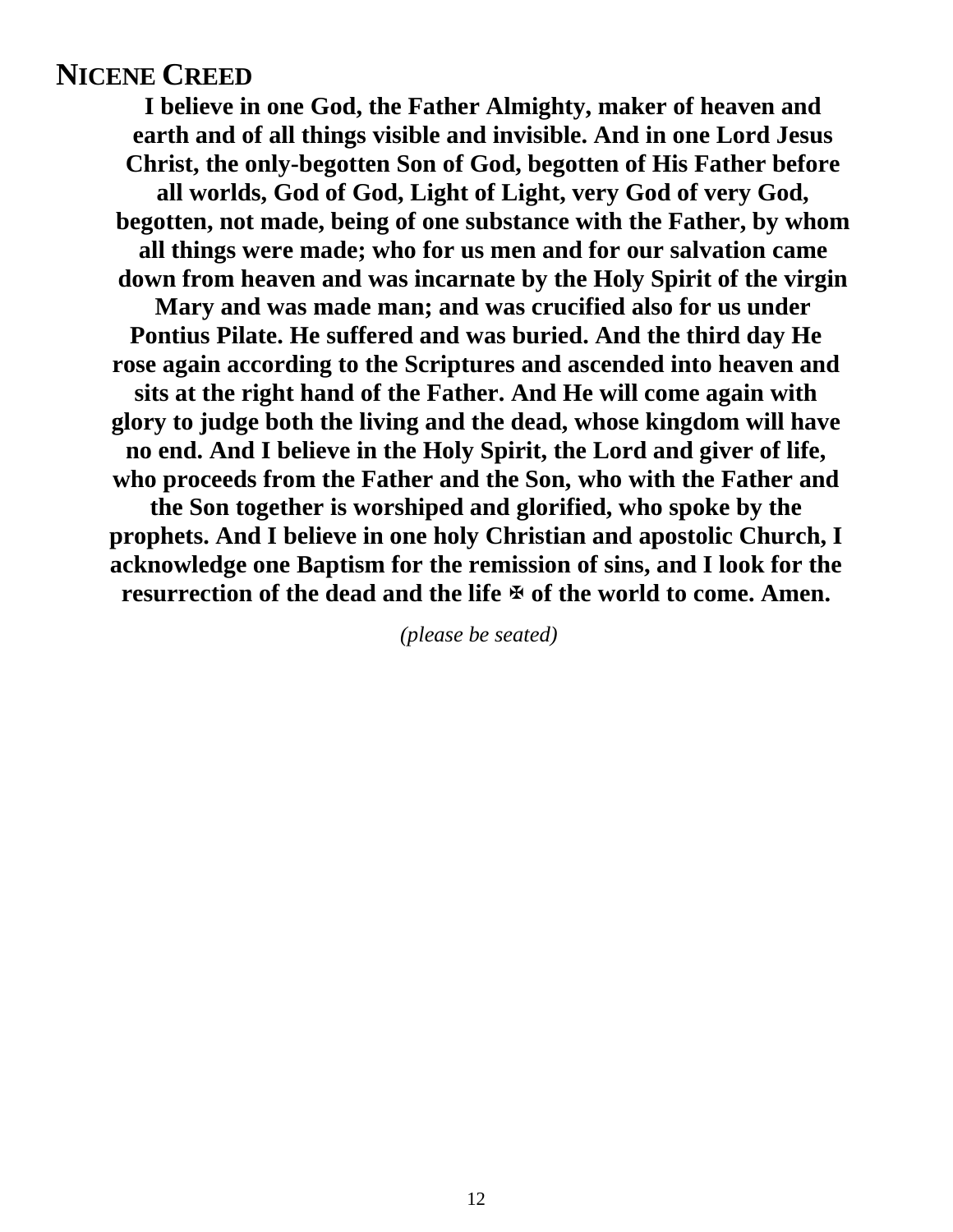**HYMN OF THE DAY** LSB 725

*"Children of the Heavenly Father"*



© Augsburg Publishing House. Used by permission: LSB Hymn License .NET, no. 100012017. Public domain

**SERMON TITLE:** *"NO MATCH"* **SERMON TEXT:** *LUKE 8:26-39*

*(please stand)*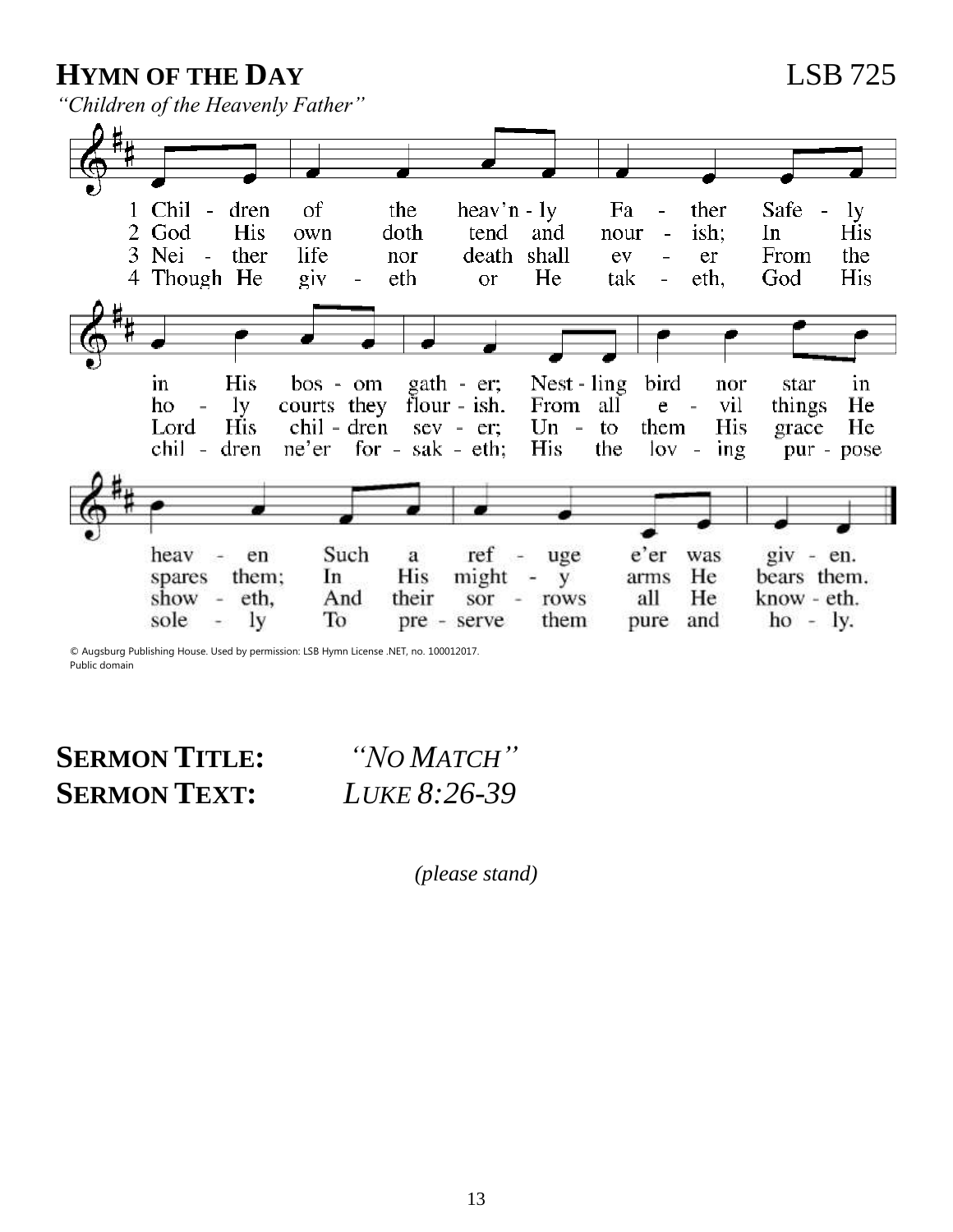

*(please be seated)*

## **WE OFFER OUR FIRST FRUITS**

*(Financial support of Grace Lutheran Church is considered a privilege of membership. Although all offerings are welcome, we do not expect them from our visitors.)*

**VOLUNTARY ORGAN** 

*"To God the Holy Spirit Let Us Pray"*

*(please stand)*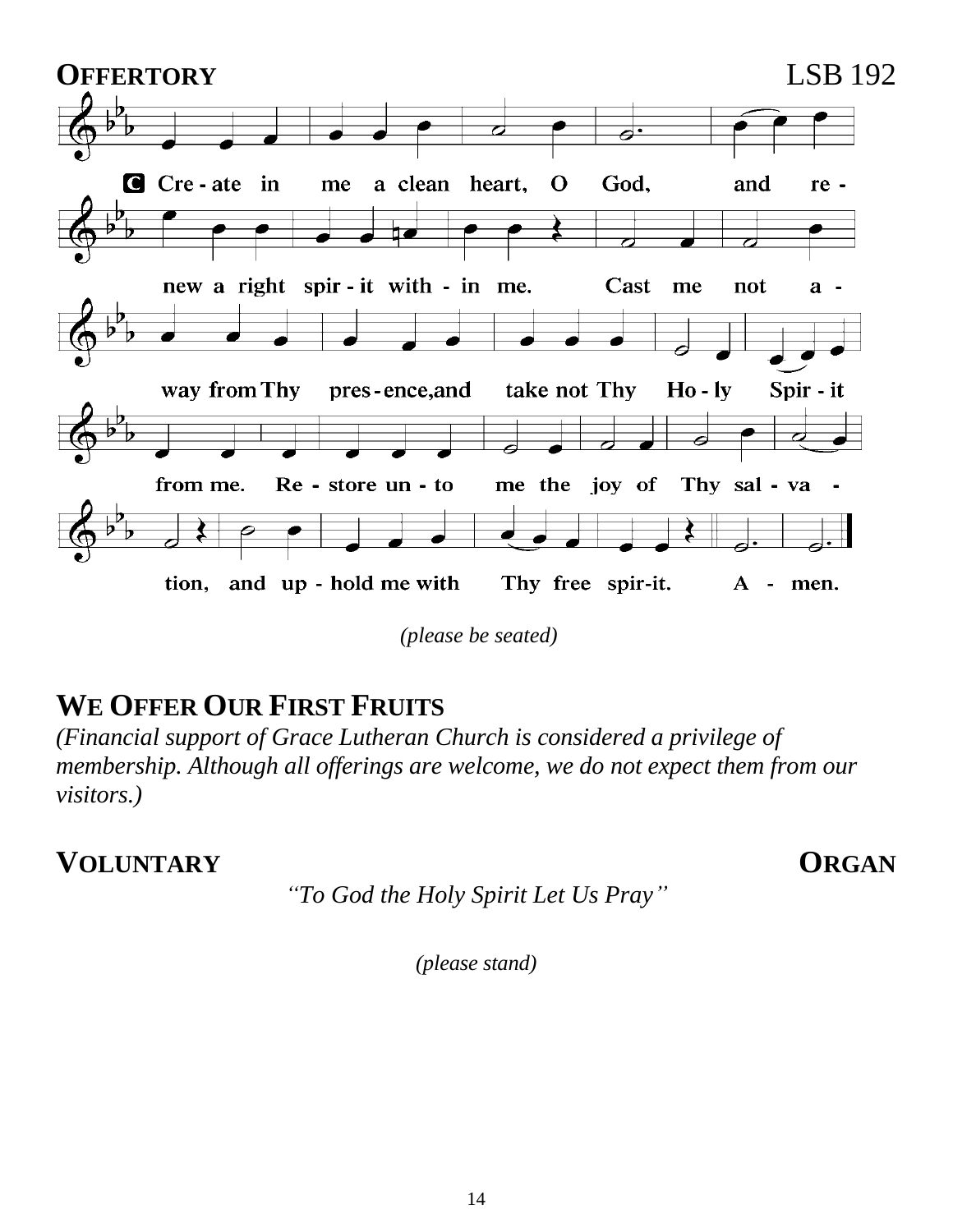## **PRAYER OF THE CHURCH**

Each petition ends with,  $\bf{P}$  Lord, in Your mercy, C **hear our prayer.**

### **LORD'S PRAYER**

**Our Father who art in heaven, hallowed be Thy name, Thy kingdom come, Thy will be done on earth as it is in heaven; give us this day our daily bread; and forgive us our trespasses as we forgive those who trespass against us; and lead us not into temptation, but deliver us from evil. For Thine is the kingdom and the power and the glory forever and ever. Amen.**

## **H** SERVICE OF THE SACRAMENT +

## **WORDS OF OUR LORD**

*Matthew 26:26-28; Mark 14:22-24; Luke 22:19-20; 1 Corinthians 11:23-25*

P Our Lord Jesus Christ, on the night when He was betrayed, took bread, and when He had given thanks, He broke it and gave it to the disciples and said: "Take, eat; this is My  $\pm$  body, which is given for you. This do in remembrance of Me."

 In the same way also He took the cup after supper, and when He had given thanks, He gave it to them, saying: "Drink of it, all of you; this cup is the new testament in My  $\pm$  blood, which is shed for you for the forgiveness of sins. This do, as often as you drink it, in remembrance of Me."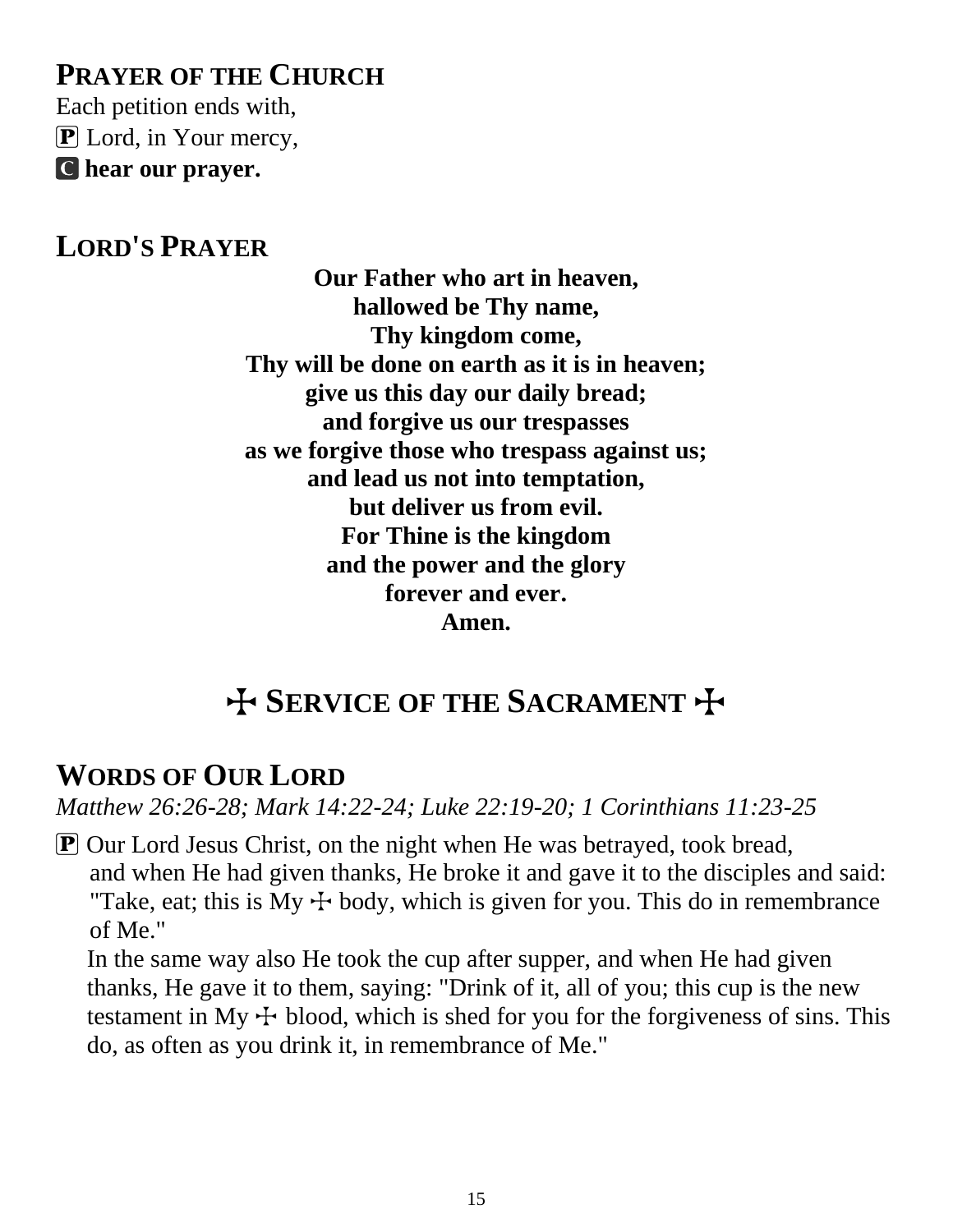



*(please be seated)*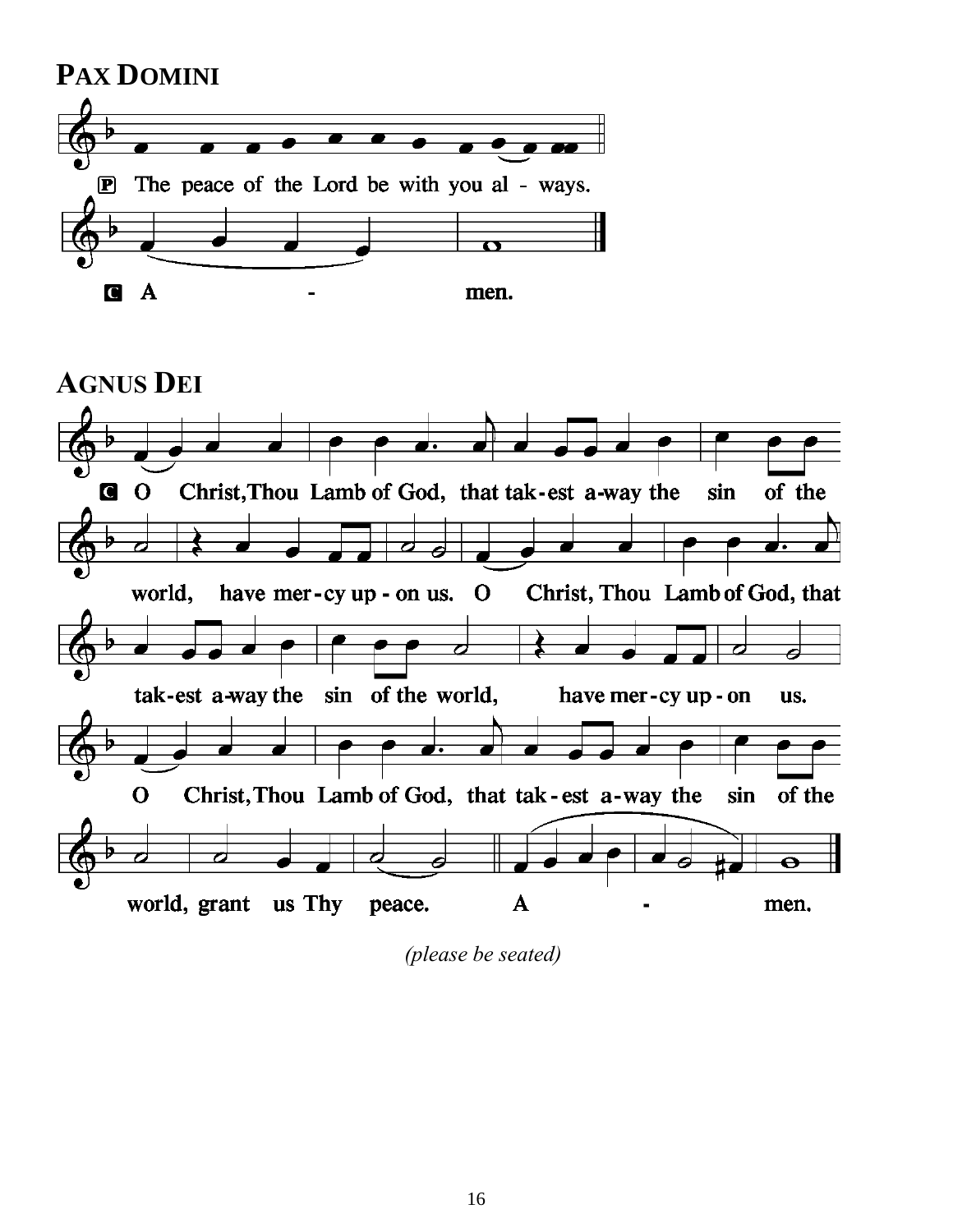## **DISTRIBUTION MUSIC**



- **5 Just as I am, Thou wilt receive, Wilt welcome, pardon, cleanse, relieve; Because Thy promise I believe, O Lamb of God, I come, I come.**
- **6 Just as I am; Thy love unknown Has broken ev'ry barrier down; Now to be Thine, yea, Thine alone, O Lamb of God, I come, I come.**

Public domain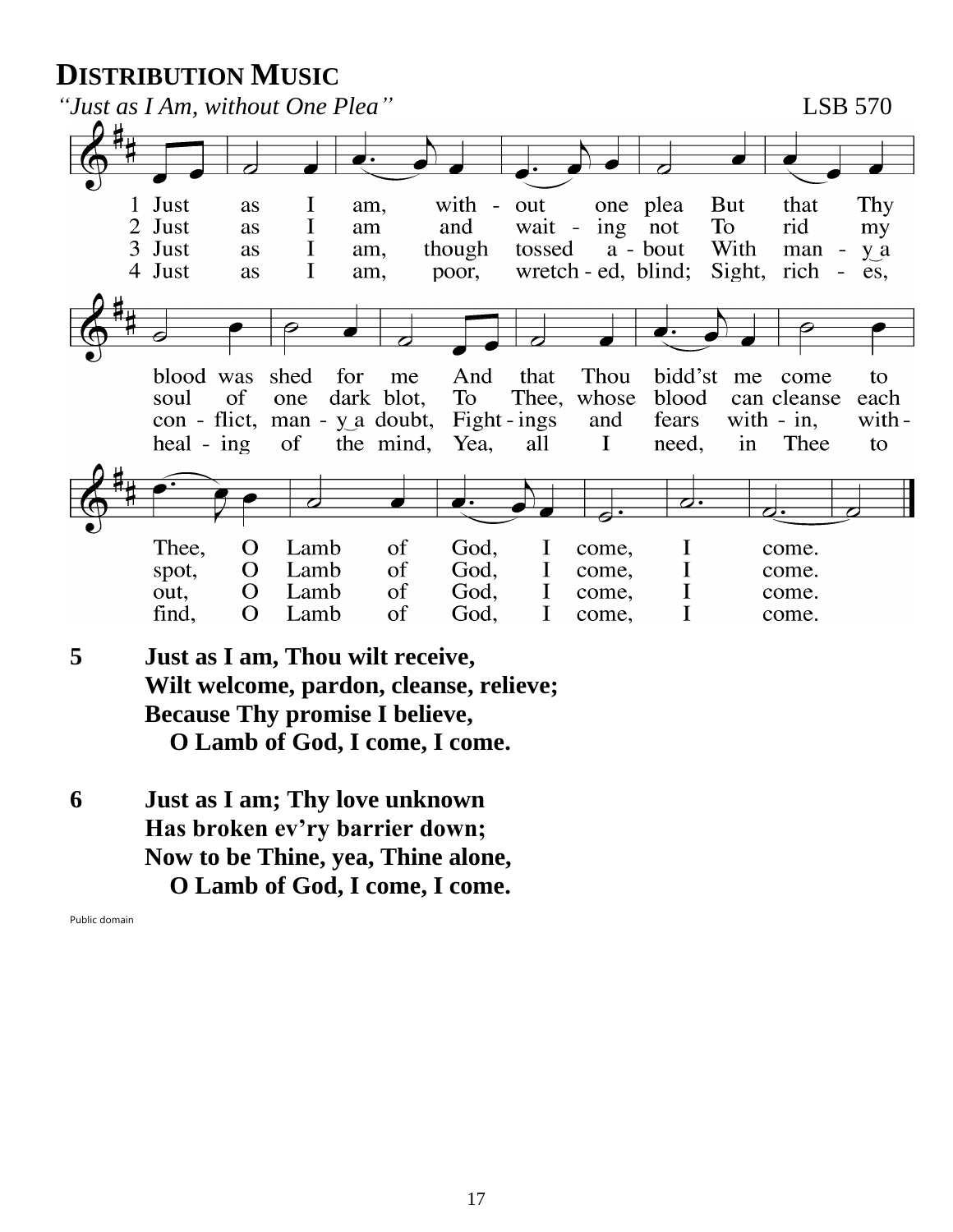*"The God of Abraham Praise"* LSB 798 A - br'ham praise, Who reigns en-throned a - bove; 1 The God of A - br'ham praise, At whose su - preme com - mand 2 The God of A - br'ham praise, Whose all - suf - fi - cient grace 3 The God of 4 He by Him-self has His sworn; I on oath de - pend. An - cient of  $ev - er - last - ing$  days And God of love. From earth I rise and seek the joys At **His** right hand. pil - grim days In Shall guide me all my all my ways. shall, on L ea - gle wings up-borne, To heav'n  $as$ cend. earth and heav'n con-fessed;  $Je - ho - vah$ , great  $\mathbf{I}$  $AM!$ By earth for - sake, wis - dom, fame, and Г all on Its pow'r. He deigns to call me friend; He calls Him - self God. my shall His pow'r L shall be - hold His face: T a - dore sa - cred name For T bow and bless the ev er blest. shield And Him my por - tion make, My tow'r.  $\alpha - y$ and And He shall save me to the end Through Je - sus' blood. His grace For And sing the won-ders of  $\overline{\phantom{a}}$  $ev$ er - more. **5 Though nature's strength decay, And earth and hell withstand, To Canaan's bounds I urge my way At His command. The wat'ry deep I pass, With Jesus in my view, And through the howling wilderness My way pursue.**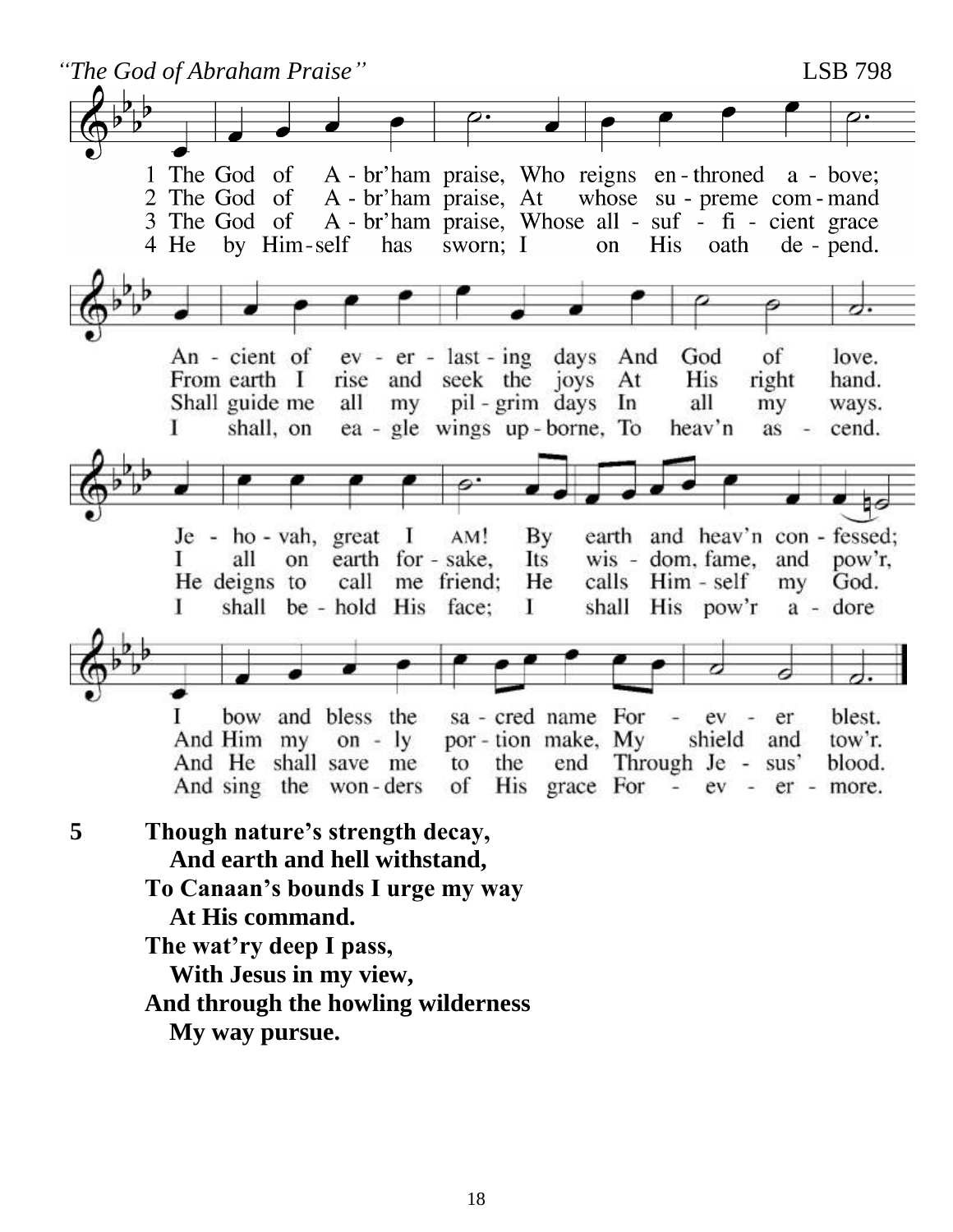**6 The goodly land I see, With peace and plenty blest: A land of sacred liberty And endless rest. There milk and honey flow, And oil and wine abound, And trees of life forever grow With mercy crowned. 7 There dwells the Lord our king, The Lord our righteousness, Triumphant o'er the world and sin, The Prince of Peace. On Zion's sacred height His kingdom He maintains And glorious with His saints in light Forever reigns. 8 The God who reigns on high The great archangels sing, And "Holy, holy, holy!" cry, "Almighty King! Who was and is the same And evermore shall be: Jehovah, Father, great I AM! We worship Thee!" 9 The whole triumphant host Give thanks to God on high. "Hail, Father, Son, and Holy Ghost!" They ever cry. Hail, Abr'ham's God and mine! I join the heav'nly lays: All might and majesty are Thine And endless praise!**

Public domain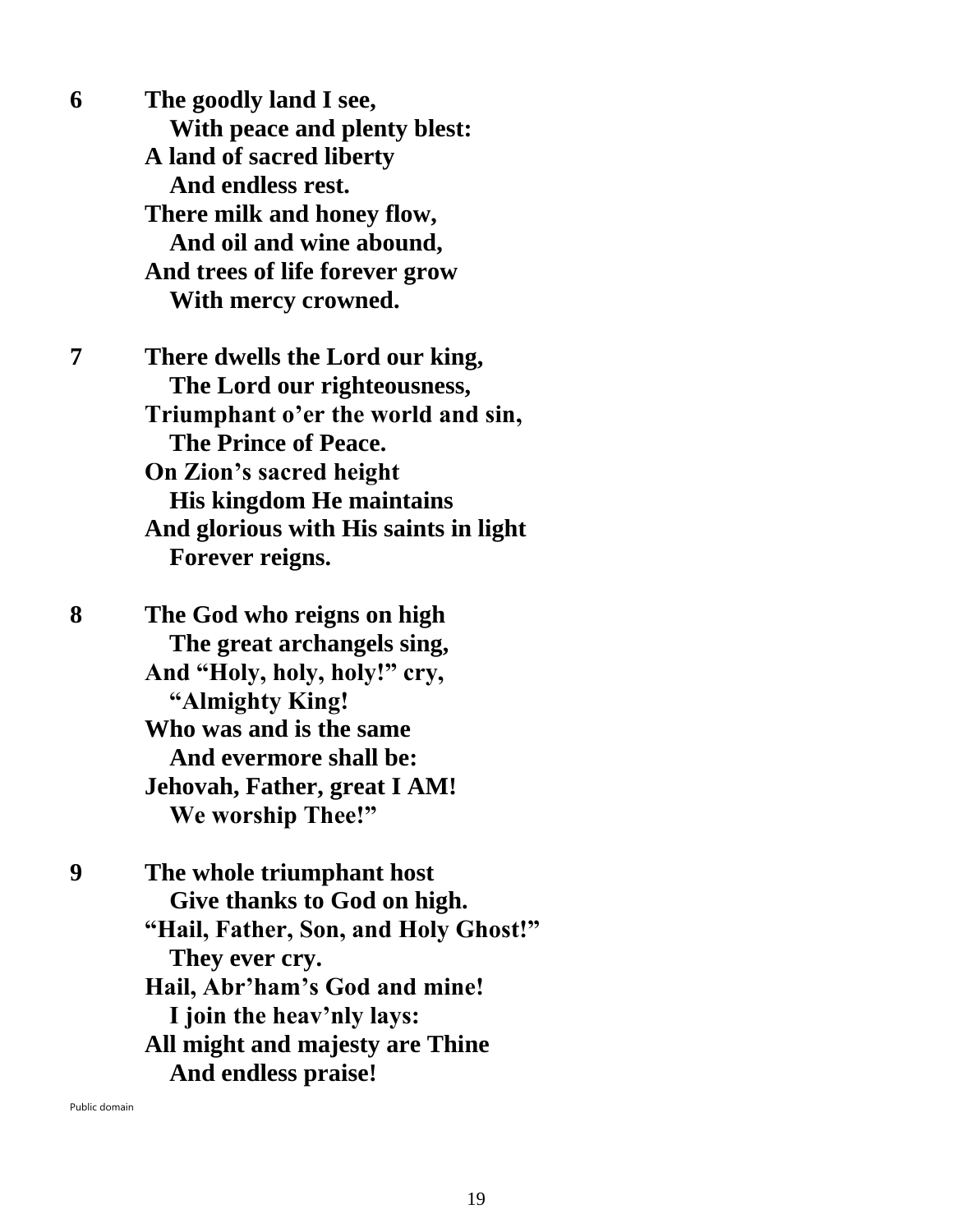

© 1991 Editorial Concordia. Used by permission: LSB Hymn License .NET, no. 100012017. Public domain

*(please stand)*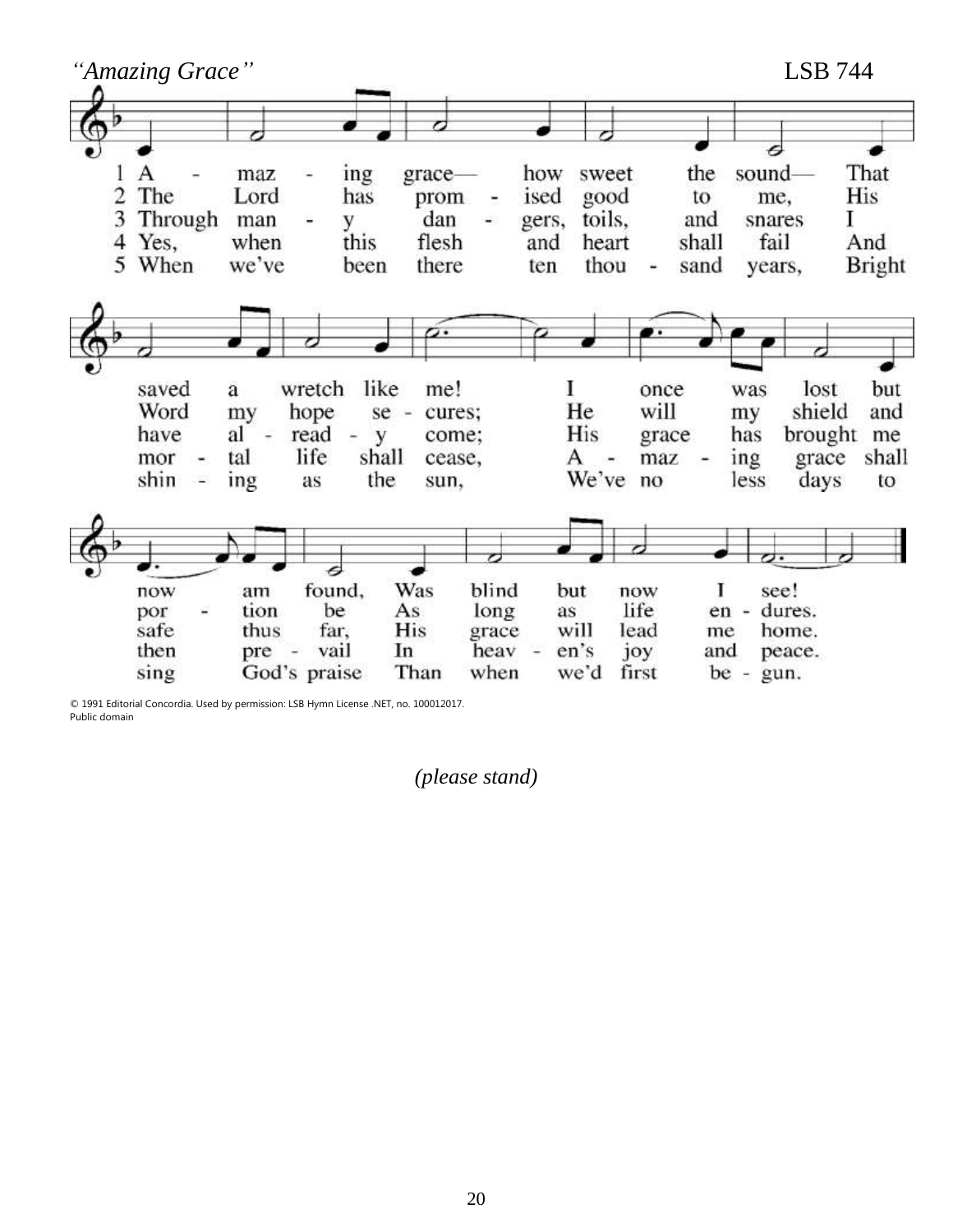## **NUNC DIMITTIS**



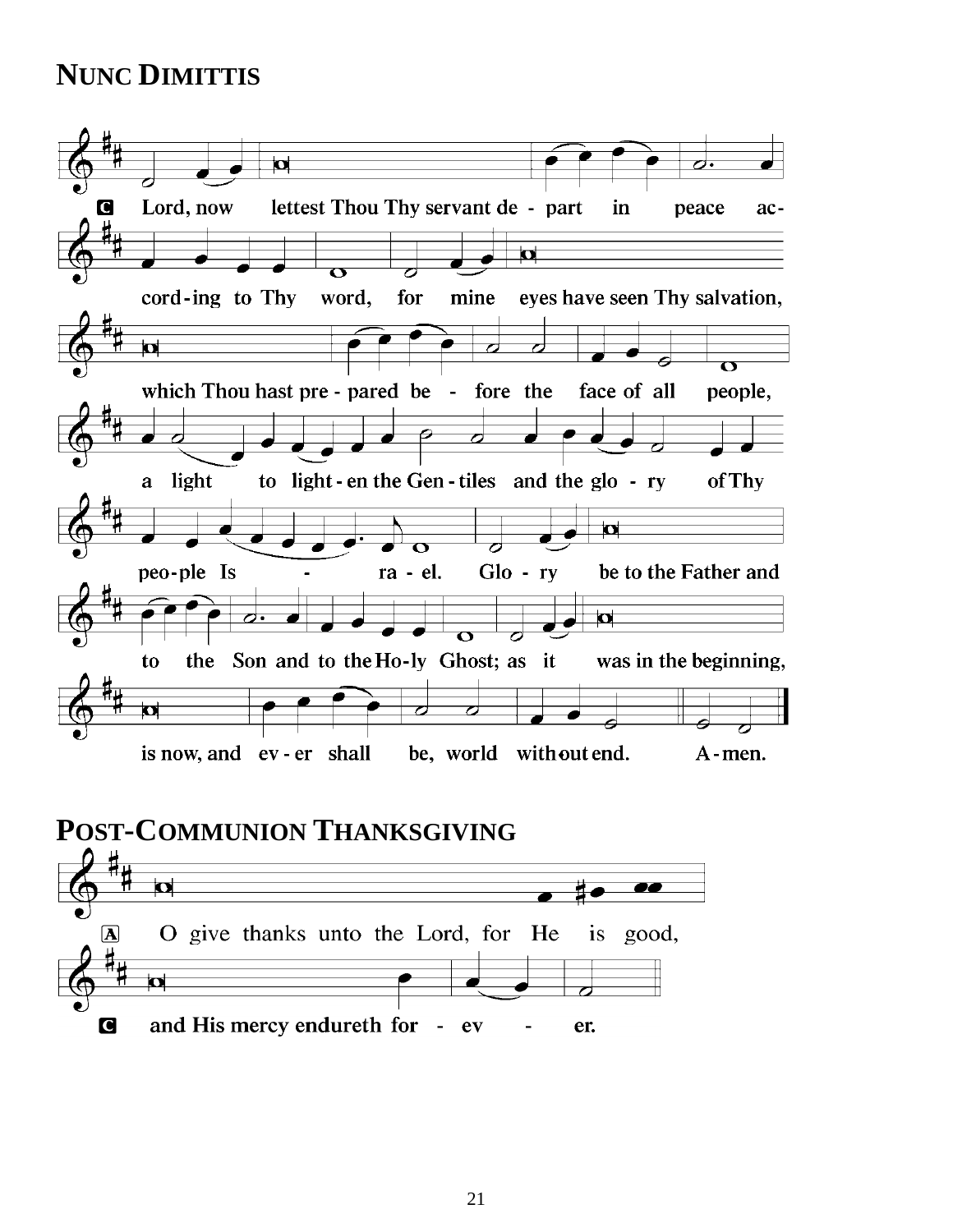P Let us pray. We give thanks to You, almighty God, that You have refreshed us through this salutary gift, and we implore You that of Your mercy You would strengthen us through the same in faith toward You and fervent love toward one another; through Jesus Christ, Your Son, our Lord, who lives and reigns with You and the Holy Spirit, one God, now and forever.

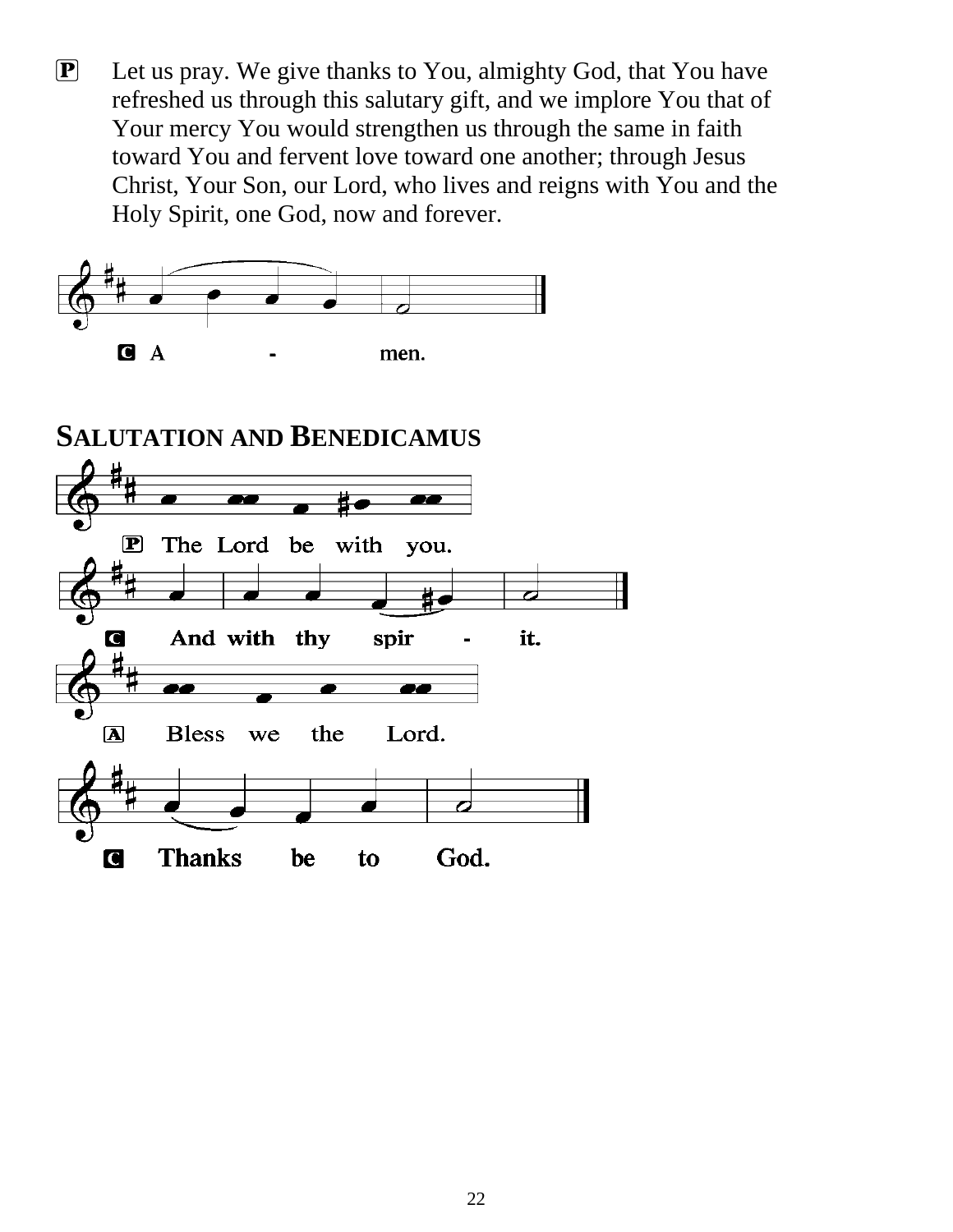

*(please be seated)*

## **ANNOUNCEMENTS**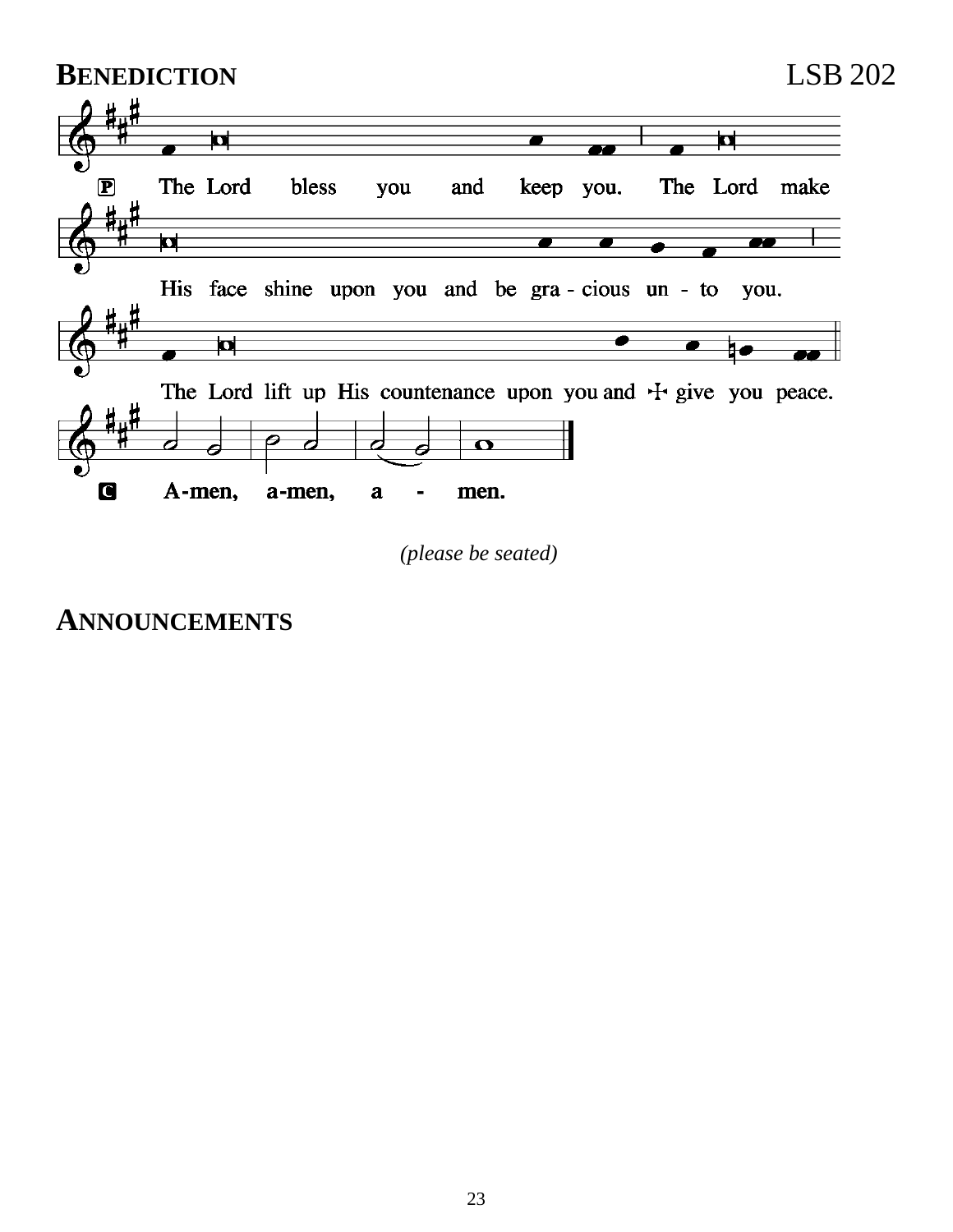#### **HYMN TO DEPART** LSB 643

*"Sent Forth by God's Blessing"*



© 1964 World Library Publications. Used by permission: LSB Hymn License .NET, no. 100012017. Public domain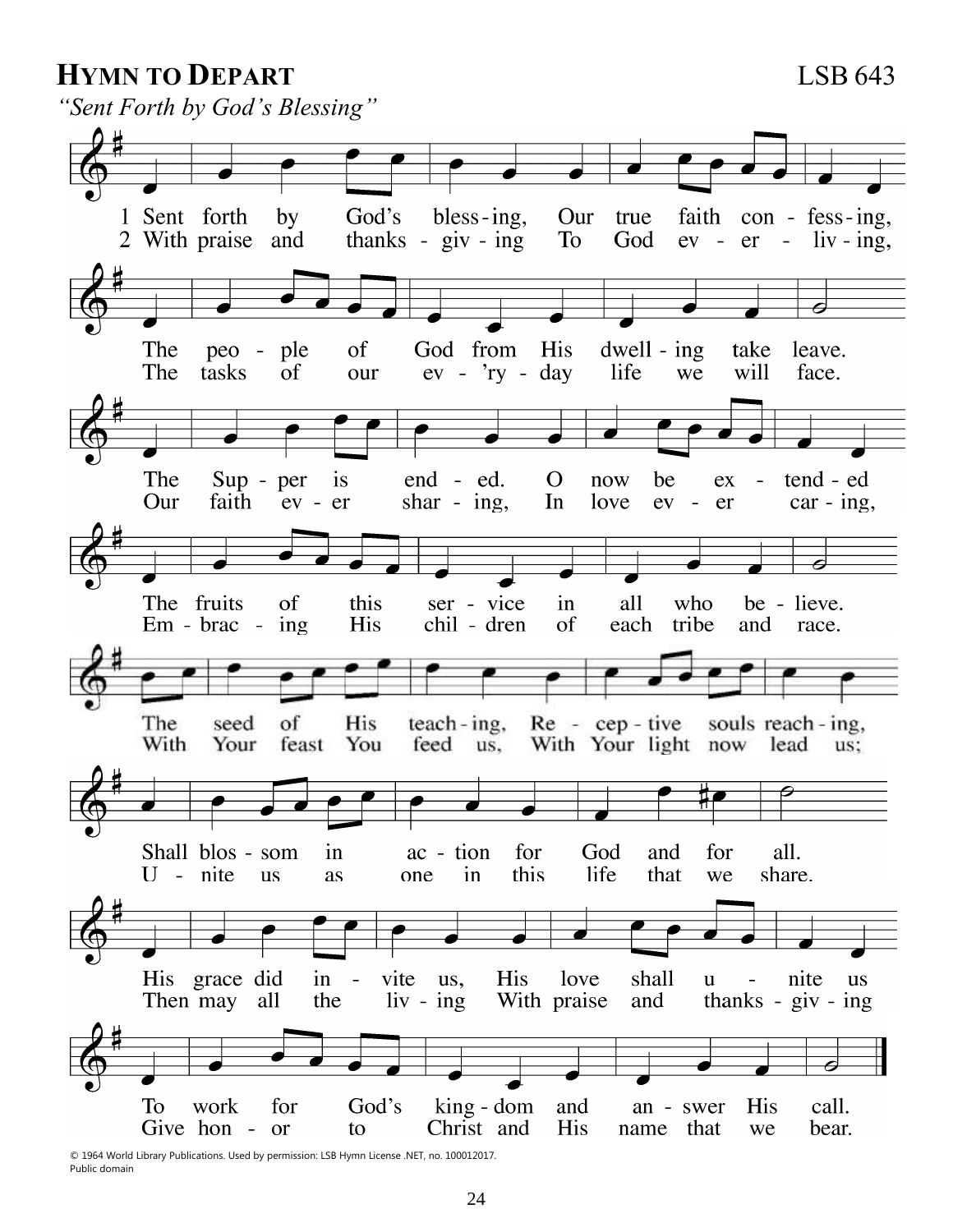## **POSTLUDE**

A<mark>cknowledgments</mark><br>Unles otherwise indicated, all scripture quotations are from *The Holy Bible, English Standard Version,* copyright © 2001 by Crossway Bibles, a division of Good News Publishers. Used by permission. All ri

## *II\_To God Alone Be the Glory* **THOSE WHO SERVE**

## **GRACE PRAYS**

*We continue to pray for the following:*

- Protection for our armed forces and strength for their families and Lt. Aaron Bell and his family.
- Wisdom for our nation's leaders.
- Continued guidance and blessing for Pastor Pase and his family.
- Strength and commitment in tending our baptismal journey.
- Our Stephen Ministers.
- Our ECP.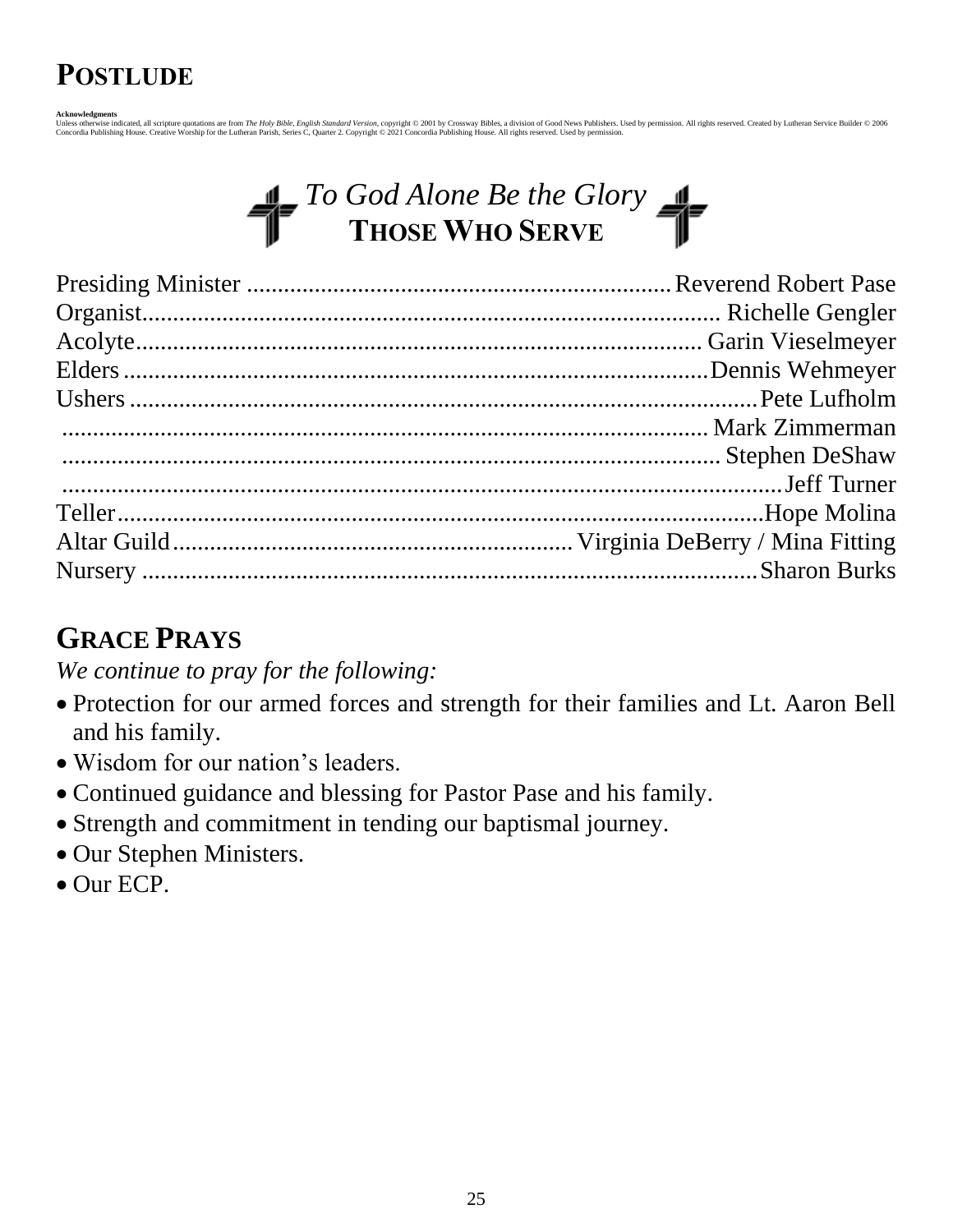#### **ONGOING HEALTH PROBLEMS**

❖ Charles Colgan, BJ Haley, Jim Hill, Mary Ann Johnston, Royce Parsley, Jane Pase, Melinda Richmond, Eleen Schulze, David Stock, & Holly Walker.

## **ILL OR RECOVERING**

- ❖ Jane Pase's diagnosis is to Diffuse Large B Cell Lymphoma. 1 st treatment was Tuesday 6/14.
- ❖ Gretchen Wilson (former ECP teacher and friend of Stansell's), ovarian cancer that is also in lungs. At MD Anderson.
- ❖ Bill Braden is in MMH #905 with a UTI.
- ❖ Mason Pase is home and doing well after having tubes put in his ears on 6/13.
- ❖ Neil Ellis (friend of Bill Bartlett) Doctors are trying to diagnose a problem he's having in his brain function.

## **PRAYERS OF THANKSGIVING**

- ❖ Adilene Ruby Knatterud was born on 5/19 to Leif & Callee. Baby and Mom are both home and doing well.
- ❖ Blakelynn (granddaughter of Aaron & Davina McGee) is cancer free!
- ❖ Pastor Don Loudenback was released from rehab on May 27.

## **PRAYERS OF MOURNING**

❖ Margaret Russell (mother of our bookkeeper Charlene Fox), died on 5/28.